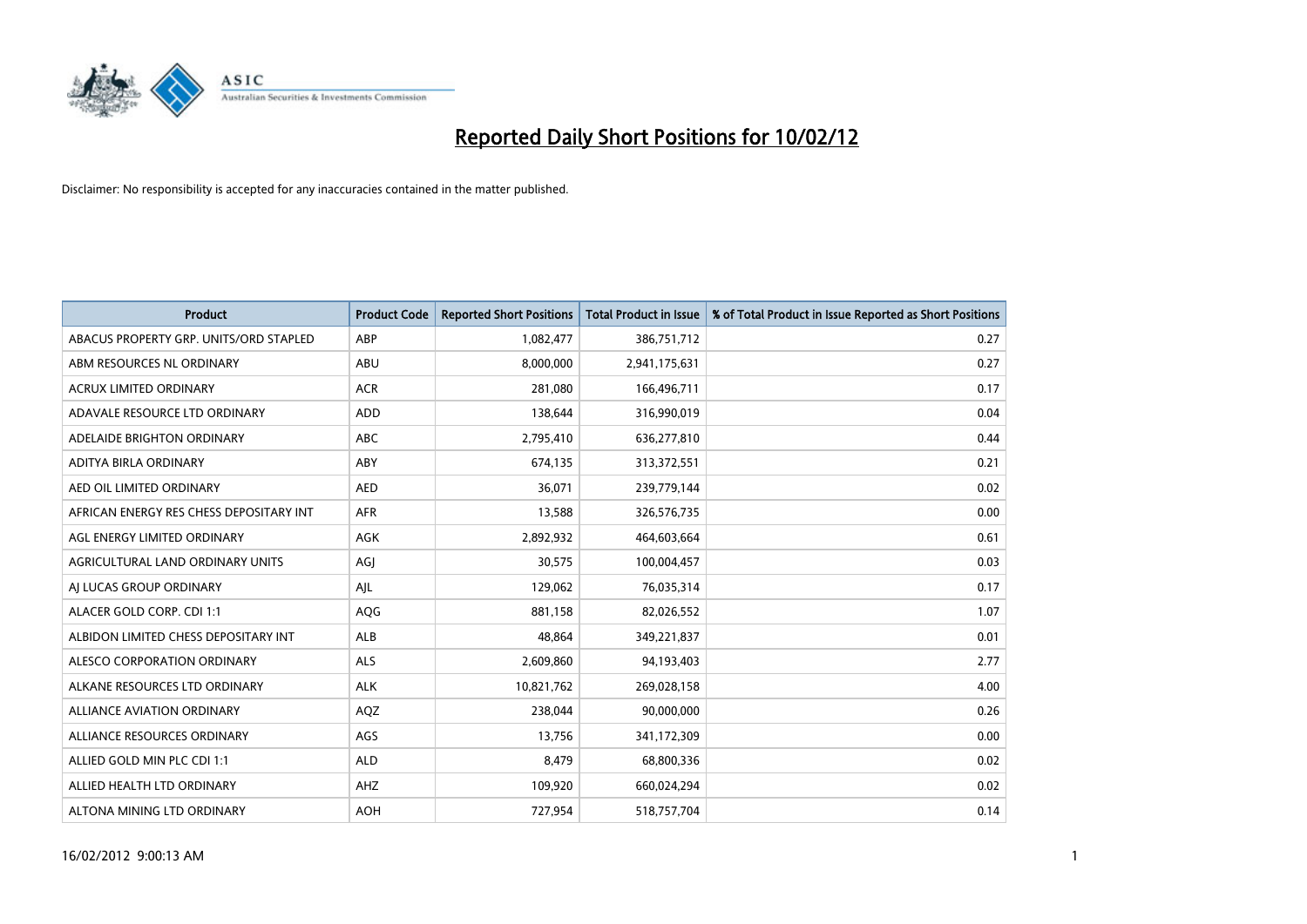

| <b>Product</b>                          | <b>Product Code</b> | <b>Reported Short Positions</b> | <b>Total Product in Issue</b> | % of Total Product in Issue Reported as Short Positions |
|-----------------------------------------|---------------------|---------------------------------|-------------------------------|---------------------------------------------------------|
| ALUMINA LIMITED ORDINARY                | <b>AWC</b>          | 48,616,524                      | 2,440,196,187                 | 2.00                                                    |
| AMADEUS ENERGY ORDINARY                 | AMU                 | 454,000                         | 274,786,018                   | 0.17                                                    |
| AMALGAMATED HOLDINGS ORDINARY           | AHD                 | 20,976                          | 157,533,146                   | 0.01                                                    |
| AMCOR LIMITED ORDINARY                  | AMC                 | 4,215,544                       | 1,206,684,923                 | 0.34                                                    |
| AMP LIMITED ORDINARY                    | AMP                 | 17,061,402                      | 2,854,672,784                 | 0.58                                                    |
| AMPELLA MINING ORDINARY                 | <b>AMX</b>          | 644,177                         | 205,985,108                   | 0.31                                                    |
| ANSELL LIMITED ORDINARY                 | <b>ANN</b>          | 2,914,492                       | 130,656,668                   | 2.22                                                    |
| ANTARES ENERGY LTD ORDINARY             | AZZ                 | 105,536                         | 260,000,000                   | 0.04                                                    |
| ANZ BANKING GRP LTD ORDINARY            | ANZ                 | 12,727,688                      | 2,679,094,902                 | 0.45                                                    |
| APA GROUP STAPLED SECURITIES            | <b>APA</b>          | 13,456,397                      | 639,334,625                   | 2.13                                                    |
| APEX MINERALS NL ORDINARY               | <b>AXM</b>          | 885,146                         | 5,550,243,713                 | 0.02                                                    |
| APN EUROPEAN RETAIL UNITS STAPLED SEC.  | <b>AEZ</b>          | 11,832                          | 544,910,660                   | 0.00                                                    |
| APN NEWS & MEDIA ORDINARY               | <b>APN</b>          | 23,048,143                      | 630,211,415                   | 3.65                                                    |
| AQUARIUS PLATINUM. ORDINARY             | <b>AOP</b>          | 4,958,914                       | 470,312,578                   | 1.05                                                    |
| AQUILA RESOURCES ORDINARY               | <b>AQA</b>          | 5,827,429                       | 411,804,442                   | 1.37                                                    |
| ARAFURA RESOURCE LTD ORDINARY           | ARU                 | 13,238,313                      | 367,980,342                   | 3.60                                                    |
| ARB CORPORATION ORDINARY                | ARP                 | 22,136                          | 72,481,302                    | 0.02                                                    |
| ARDENT LEISURE GROUP STAPLED SECURITIES | AAD                 | 368,921                         | 324,236,390                   | 0.11                                                    |
| ARISTOCRAT LEISURE ORDINARY             | ALL                 | 16,232,639                      | 543,181,024                   | 2.98                                                    |
| ASCIANO LIMITED ORDINARY                | <b>AIO</b>          | 6,878,517                       | 975,385,664                   | 0.68                                                    |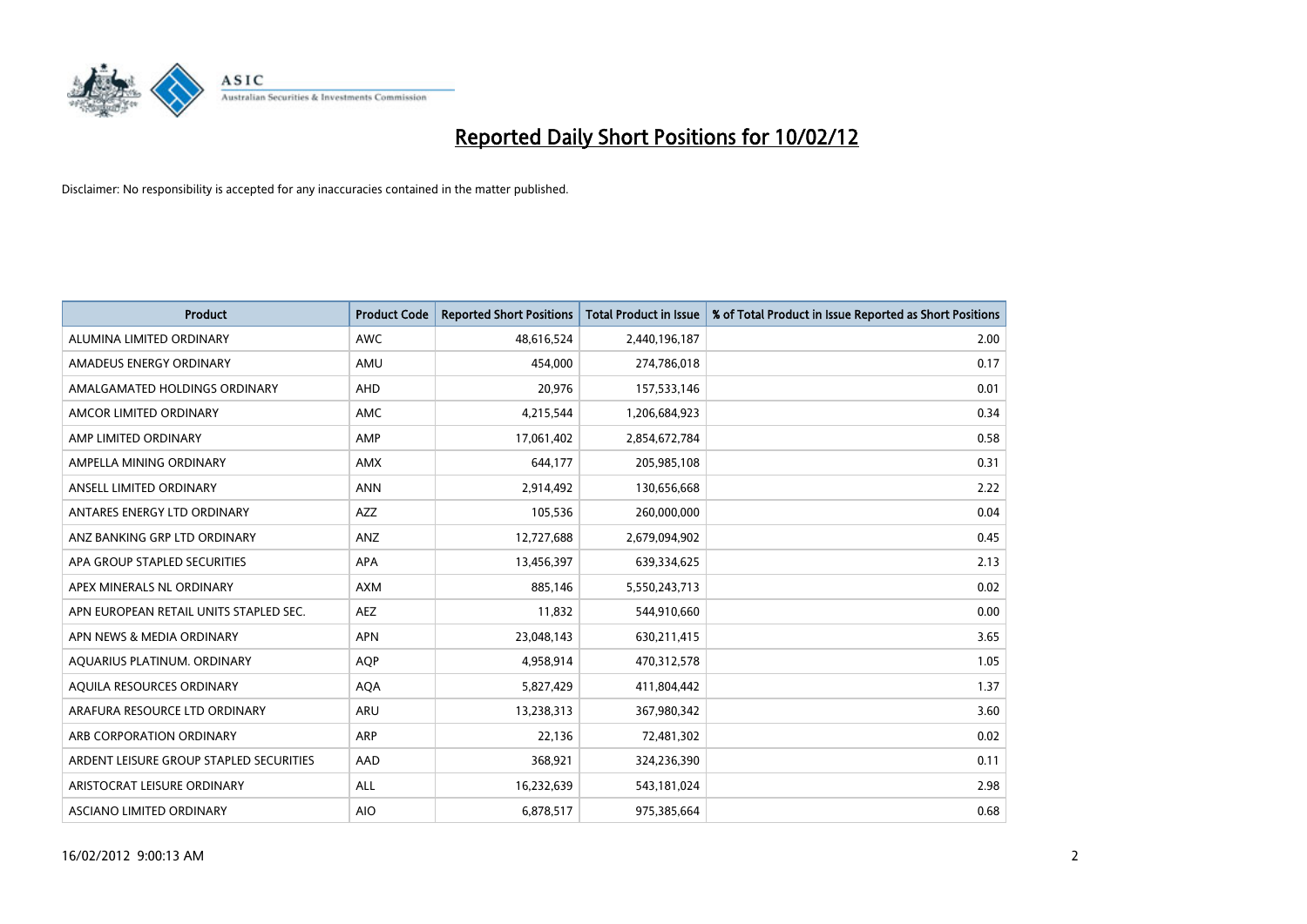

| <b>Product</b>                          | <b>Product Code</b> | <b>Reported Short Positions</b> | <b>Total Product in Issue</b> | % of Total Product in Issue Reported as Short Positions |
|-----------------------------------------|---------------------|---------------------------------|-------------------------------|---------------------------------------------------------|
| ASG GROUP LIMITED ORDINARY              | ASZ                 | 122,374                         | 171,456,889                   | 0.07                                                    |
| ASPEN GROUP ORD/UNITS STAPLED           | <b>APZ</b>          | 1,045,772                       | 591,084,183                   | 0.16                                                    |
| ASPIRE MINING LTD ORDINARY              | AKM                 | 350,403                         | 620,594,556                   | 0.05                                                    |
| ASTON RES LTD ORDINARY                  | <b>AZT</b>          | 740,899                         | 204,668,861                   | 0.35                                                    |
| ASTRO JAP PROP GROUP STAPLED SECURITIES | AJA                 | 46,677                          | 58,445,002                    | 0.07                                                    |
| ASX LIMITED ORDINARY                    | ASX                 | 1,728,608                       | 175,136,729                   | 1.00                                                    |
| ATLAS IRON LIMITED ORDINARY             | <b>AGO</b>          | 16,393,132                      | 894,759,560                   | 1.81                                                    |
| AUCKLAND INTERNATION ORDINARY           | AIA                 | 39,998                          | 1,327,230,189                 | 0.00                                                    |
| <b>AURORA OIL &amp; GAS ORDINARY</b>    | <b>AUT</b>          | 9,032,701                       | 411,655,343                   | 2.19                                                    |
| AUSDRILL LIMITED ORDINARY               | <b>ASL</b>          | 135,419                         | 303,288,155                   | 0.04                                                    |
| AUSENCO LIMITED ORDINARY                | AAX                 | 1,316,307                       | 123,258,843                   | 1.06                                                    |
| AUSGOLD LIMITED ORDINARY                | <b>AUC</b>          | 20,000                          | 119,768,473                   | 0.02                                                    |
| AUSTAL LIMITED ORDINARY                 | ASB                 | 206,691                         | 188,069,638                   | 0.11                                                    |
| <b>AUSTAR UNITED ORDINARY</b>           | <b>AUN</b>          | 11,219,063                      | 1,271,505,737                 | 0.88                                                    |
| AUSTBROKERS HOLDINGS ORDINARY           | <b>AUB</b>          | 2                               | 55,545,576                    | 0.00                                                    |
| AUSTIN ENGINEERING ORDINARY             | ANG                 | 55,943                          | 72,314,403                    | 0.07                                                    |
| <b>AUSTRALAND ASSETS ASSETS</b>         | AAZPB               | 1,168                           | 2,750,000                     | 0.04                                                    |
| AUSTRALAND PROPERTY STAPLED SECURITY    | <b>ALZ</b>          | 898,036                         | 576,846,597                   | 0.14                                                    |
| AUSTRALIAN AGRICULT, ORDINARY           | <b>AAC</b>          | 808,842                         | 312,861,135                   | 0.25                                                    |
| AUSTRALIAN EDUCATION UNITS              | <b>AEU</b>          | 625,000                         | 175,465,397                   | 0.36                                                    |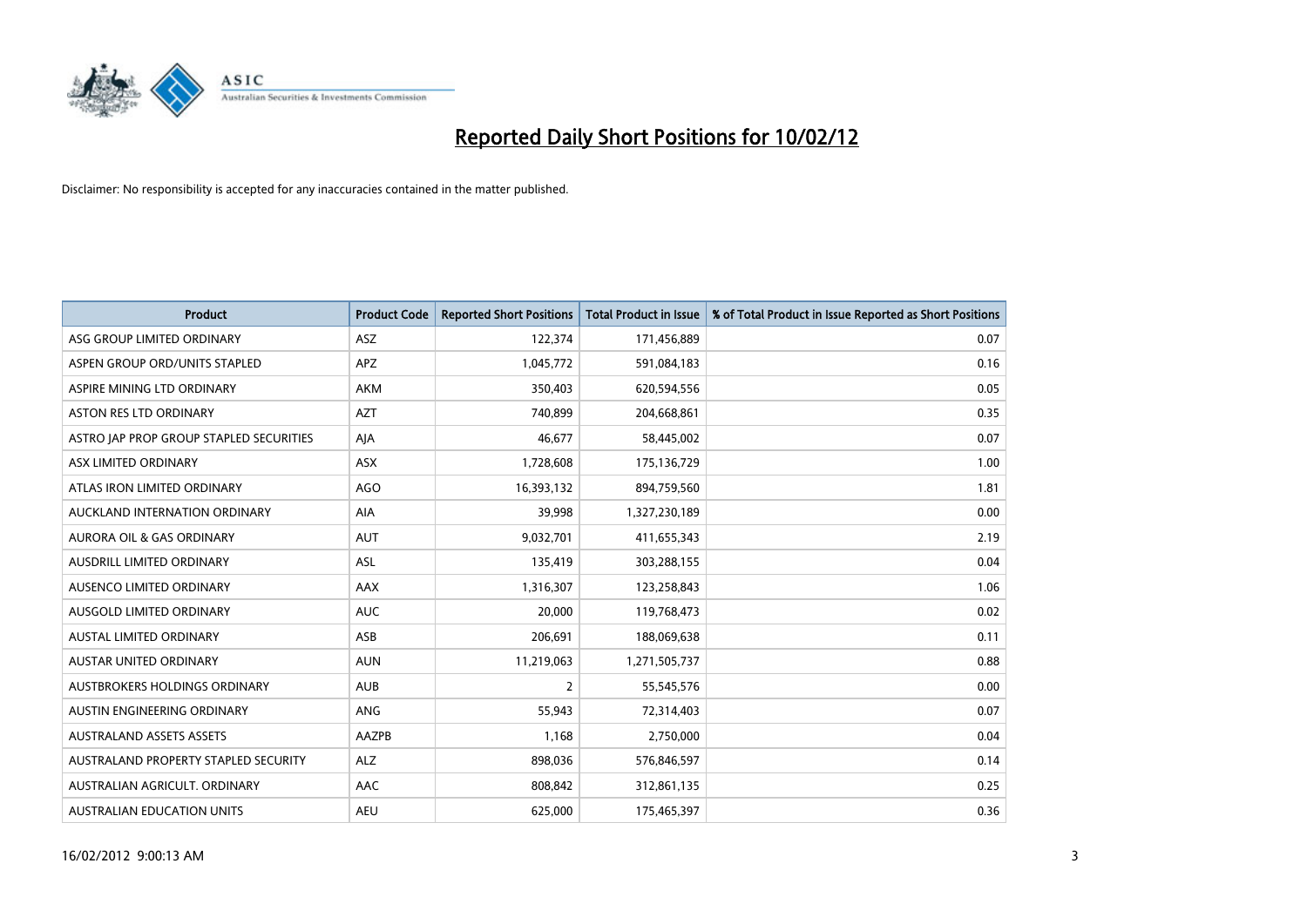

| <b>Product</b>                       | <b>Product Code</b> | <b>Reported Short Positions</b> | <b>Total Product in Issue</b> | % of Total Product in Issue Reported as Short Positions |
|--------------------------------------|---------------------|---------------------------------|-------------------------------|---------------------------------------------------------|
| AUSTRALIAN INFRASTR, UNITS/ORDINARY  | <b>AIX</b>          | 12,187,427                      | 620,733,944                   | 1.96                                                    |
| AUSTRALIAN MINES LTD ORDINARY        | <b>AUZ</b>          | 1,400,000                       | 636,910,317                   | 0.22                                                    |
| AUSTRALIAN PHARM, ORDINARY           | API                 | 301,422                         | 488,115,883                   | 0.06                                                    |
| AUTOMOTIVE HOLDINGS ORDINARY         | AHE                 | 149,786                         | 260,579,682                   | 0.06                                                    |
| AVEXA LIMITED ORDINARY               | <b>AVX</b>          | 243,657                         | 847,688,779                   | 0.03                                                    |
| AWE LIMITED ORDINARY                 | <b>AWE</b>          | 1,727,520                       | 521,871,941                   | 0.32                                                    |
| AZIMUTH RES LTD ORDINARY             | AZH                 | 85,439                          | 382,309,058                   | 0.03                                                    |
| AZUMAH RESOURCES ORDINARY            | <b>AZM</b>          | 3,208,524                       | 282,020,356                   | 1.13                                                    |
| <b>BANDANNA ENERGY ORDINARY</b>      | <b>BND</b>          | 2,697,843                       | 528,481,199                   | 0.50                                                    |
| BANK OF QUEENSLAND. ORDINARY         | <b>BOQ</b>          | 7,690,329                       | 229,598,329                   | 3.33                                                    |
| <b>BASE RES LIMITED ORDINARY</b>     | <b>BSE</b>          | 206,433                         | 460,440,029                   | 0.04                                                    |
| <b>BATHURST RESOURCES ORDINARY</b>   | <b>BTU</b>          | 8,485,628                       | 691,447,997                   | 1.23                                                    |
| <b>BAUXITE RESOURCE LTD ORDINARY</b> | <b>BAU</b>          | 12,000                          | 235,379,896                   | 0.01                                                    |
| <b>BC IRON LIMITED ORDINARY</b>      | <b>BCI</b>          | 293,448                         | 103,711,000                   | 0.28                                                    |
| BEACH ENERGY LIMITED ORDINARY        | <b>BPT</b>          | 19,724,340                      | 1,112,199,119                 | 1.79                                                    |
| BEADELL RESOURCE LTD ORDINARY        | <b>BDR</b>          | 2,734,093                       | 657,906,946                   | 0.42                                                    |
| BENDIGO AND ADELAIDE ORDINARY        | <b>BEN</b>          | 6,393,696                       | 384, 372, 554                 | 1.67                                                    |
| BERKELEY RESOURCES ORDINARY          | <b>BKY</b>          | 26,332                          | 174,298,273                   | 0.01                                                    |
| BETASHARES ASX RES ETF UNITS         | <b>ORE</b>          | 88,570                          | 4,220,217                     | 2.10                                                    |
| BHP BILLITON LIMITED ORDINARY        | <b>BHP</b>          | 19,852,032                      | 3,211,691,105                 | 0.59                                                    |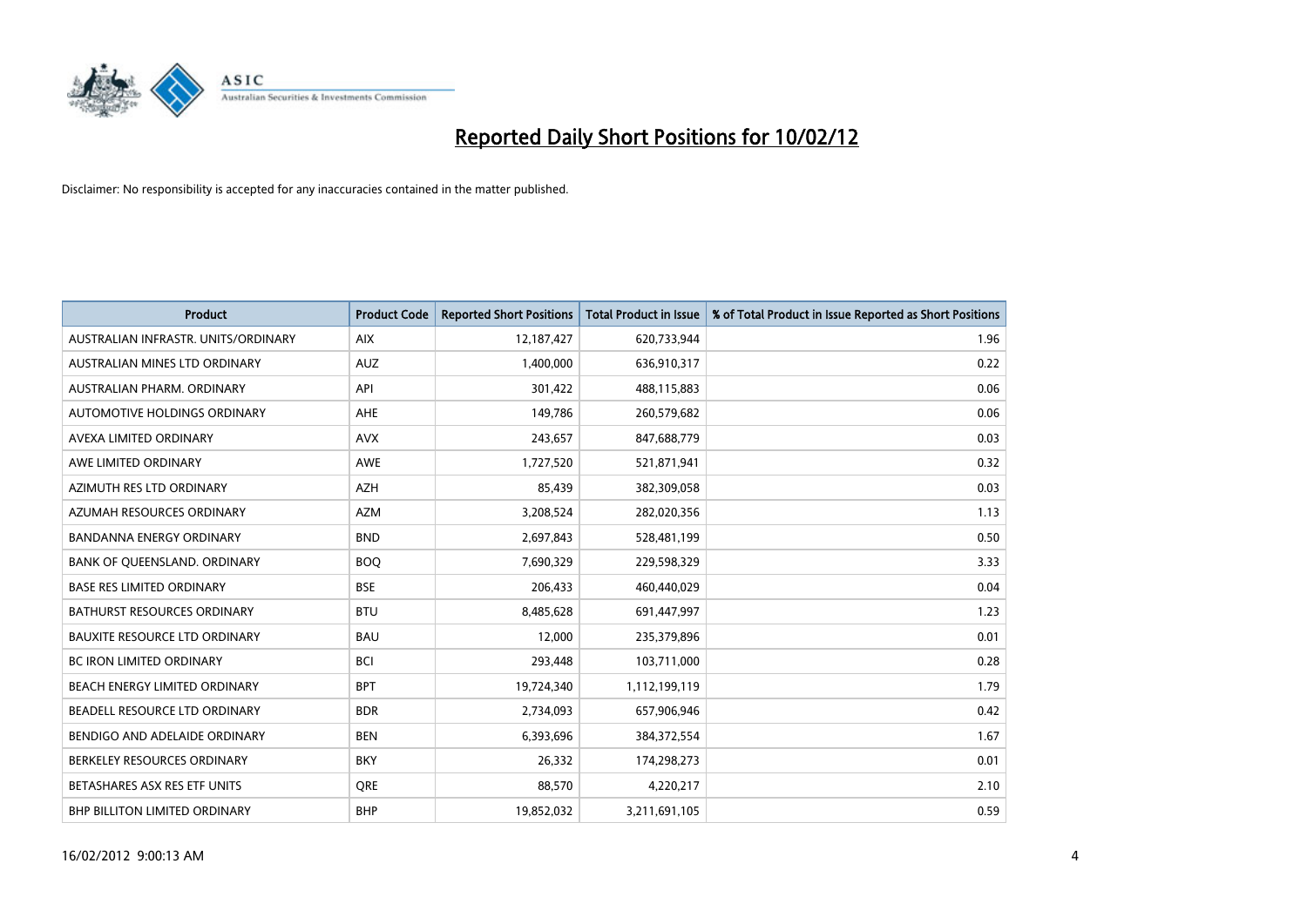

| <b>Product</b>                       | <b>Product Code</b> | <b>Reported Short Positions</b> | <b>Total Product in Issue</b> | % of Total Product in Issue Reported as Short Positions |
|--------------------------------------|---------------------|---------------------------------|-------------------------------|---------------------------------------------------------|
| <b>BILLABONG ORDINARY</b>            | <b>BBG</b>          | 29,434,157                      | 255,102,103                   | 11.49                                                   |
| <b>BIOTA HOLDINGS ORDINARY</b>       | <b>BTA</b>          | 1,474,093                       | 181,703,711                   | 0.81                                                    |
| <b>BISALLOY STEEL ORDINARY</b>       | <b>BIS</b>          | 84,480                          | 43,291,509                    | 0.20                                                    |
| BKI INVESTMENT LTD ORDINARY          | BKI                 | 508                             | 425,549,573                   | 0.00                                                    |
| <b>BLACKTHORN RESOURCES ORDINARY</b> | <b>BTR</b>          | 35,848                          | 122,918,000                   | 0.03                                                    |
| <b>BLUESCOPE STEEL LTD ORDINARY</b>  | <b>BSL</b>          | 27,645,578                      | 3,349,185,247                 | 0.82                                                    |
| <b>BOART LONGYEAR ORDINARY</b>       | <b>BLY</b>          | 4,289,490                       | 461,163,412                   | 0.92                                                    |
| <b>BOOM LOGISTICS ORDINARY</b>       | <b>BOL</b>          | 337,999                         | 468,663,585                   | 0.07                                                    |
| BORAL LIMITED. ORDINARY              | <b>BLD</b>          | 30,933,638                      | 744,729,957                   | 4.10                                                    |
| BOTSWANA METALS LTD ORDINARY         | <b>BML</b>          | 7,000                           | 143,717,013                   | 0.00                                                    |
| <b>BRADKEN LIMITED ORDINARY</b>      | <b>BKN</b>          | 2,614,772                       | 166,624,800                   | 1.55                                                    |
| <b>BRAMBLES LIMITED ORDINARY</b>     | <b>BXB</b>          | 14,291,570                      | 1,480,393,689                 | 0.96                                                    |
| BREVILLE GROUP LTD ORDINARY          | <b>BRG</b>          | 2,739                           | 130,095,322                   | 0.00                                                    |
| <b>BRICKWORKS LIMITED ORDINARY</b>   | <b>BKW</b>          | 26,913                          | 147,567,333                   | 0.02                                                    |
| <b>BROCKMAN RESOURCES ORDINARY</b>   | <b>BRM</b>          | 92,321                          | 144,803,151                   | 0.05                                                    |
| BT INVESTMENT MNGMNT ORDINARY        | <b>BTT</b>          | 1,141,752                       | 267,906,977                   | 0.43                                                    |
| <b>BURU ENERGY ORDINARY</b>          | <b>BRU</b>          | 5,974,804                       | 234,204,477                   | 2.56                                                    |
| <b>BWP TRUST ORDINARY UNITS</b>      | <b>BWP</b>          | 432,337                         | 520,012,793                   | 0.08                                                    |
| <b>CABCHARGE AUSTRALIA ORDINARY</b>  | CAB                 | 522,598                         | 120,437,014                   | 0.42                                                    |
| CALTEX AUSTRALIA ORDINARY            | <b>CTX</b>          | 6,027,535                       | 270,000,000                   | 2.22                                                    |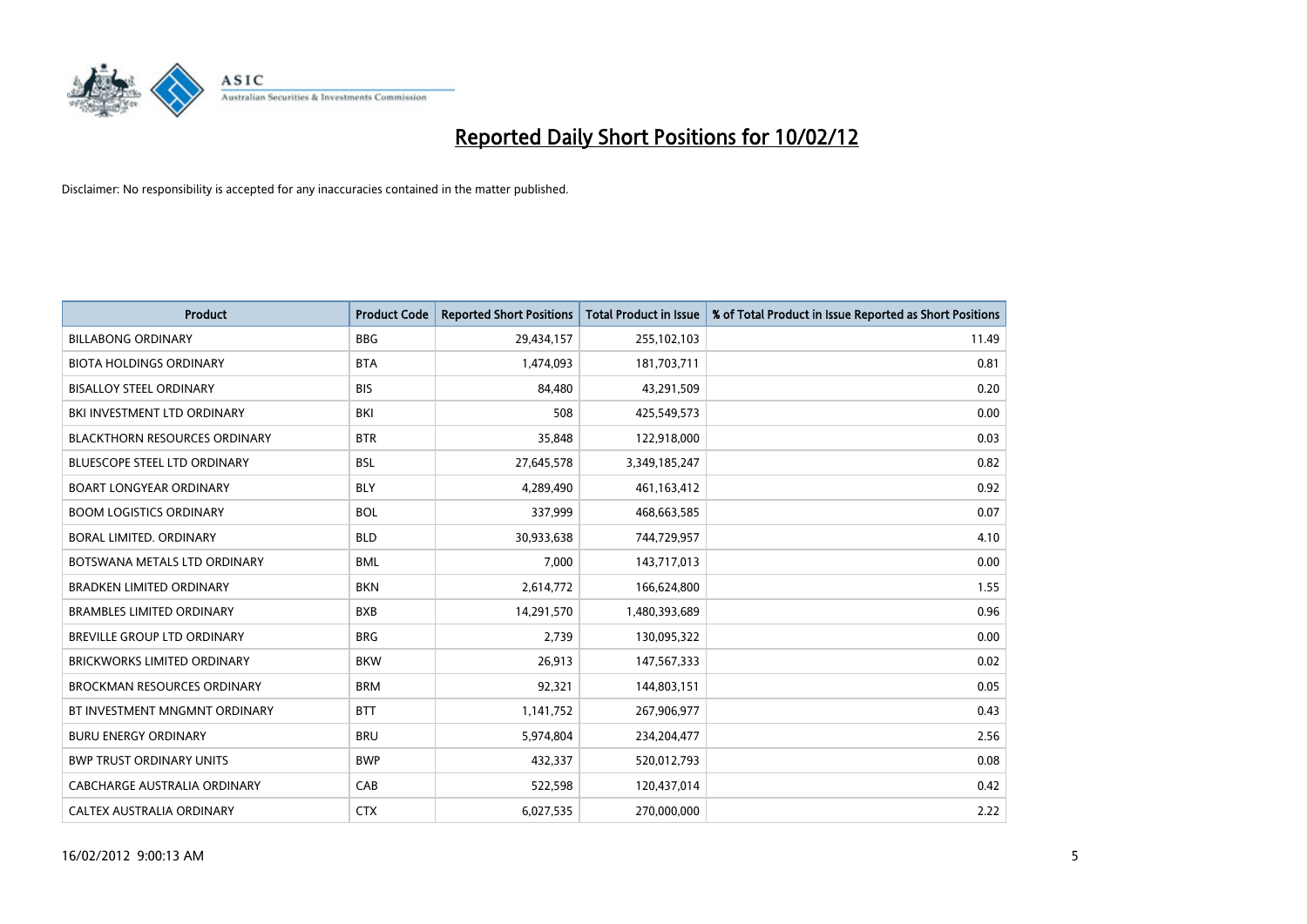

| <b>Product</b>                             | <b>Product Code</b> | <b>Reported Short Positions</b> | <b>Total Product in Issue</b> | % of Total Product in Issue Reported as Short Positions |
|--------------------------------------------|---------------------|---------------------------------|-------------------------------|---------------------------------------------------------|
| <b>CAMPBELL BROTHERS ORDINARY</b>          | <b>CPB</b>          | 1,412,052                       | 67,503,411                    | 2.10                                                    |
| CAPE LAMBERT RES LTD ORDINARY              | <b>CFE</b>          | 529,914                         | 689,108,792                   | 0.07                                                    |
| CAR PARK TECH LTD ORDINARY                 | <b>CPZ</b>          | 90,000                          | 133,358,602                   | 0.07                                                    |
| CARABELLA RES LTD ORDINARY                 | <b>CLR</b>          | 5,000                           | 133,642,797                   | 0.00                                                    |
| <b>CARBON ENERGY ORDINARY</b>              | <b>CNX</b>          | 282,526                         | 768,960,293                   | 0.04                                                    |
| <b>CARDNO LIMITED ORDINARY</b>             | CDD                 | 581,997                         | 112,885,599                   | 0.52                                                    |
| CARDNO LIMITED RIGHTS 29-FEB-12 DEF        | <b>CDDR</b>         | 2.740                           | 13,565,067                    | 0.02                                                    |
| CARNARVON PETROLEUM ORDINARY               | <b>CVN</b>          | 736,512                         | 694,594,634                   | 0.10                                                    |
| <b>CARNEGIE WAVE ENERGY ORDINARY</b>       | <b>CWE</b>          | 83,000                          | 1,021,487,627                 | 0.01                                                    |
| CARPATHIAN RESOURCES ORDINARY              | <b>CPN</b>          | 75,000                          | 304,535,101                   | 0.02                                                    |
| CARPENTARIA EXP. LTD ORDINARY              | CAP                 | 9,777                           | 98,991,301                    | 0.01                                                    |
| CARSALES.COM LTD ORDINARY                  | <b>CRZ</b>          | 13,993,370                      | 233,264,223                   | 5.99                                                    |
| <b>CASH CONVERTERS ORDINARY</b>            | CCV                 | 92,958                          | 379,761,025                   | 0.02                                                    |
| <b>CASPIAN OIL &amp; GAS ORDINARY</b>      | <b>CIG</b>          | 50.000                          | 1,331,500,513                 | 0.00                                                    |
| <b>CELLNET GROUP ORDINARY</b>              | <b>CLT</b>          | 1,342                           | 60,978,107                    | 0.00                                                    |
| CENTRAL PETROLEUM ORDINARY                 | <b>CTP</b>          | 149,684                         | 1,203,376,265                 | 0.01                                                    |
| <b>CENTRO PROPERTIES UNITS/ORD STAPLED</b> | <b>CNP</b>          | 2,537                           | 972,414,514                   | 0.00                                                    |
| CENTRO RETAIL AUST ORD/UNIT STAPLED SEC    | <b>CRF</b>          | 322,661                         | 1,340,723,189                 | 0.02                                                    |
| CENTRO RETAIL GROUP STAPLED SECURITIES     | <b>CER</b>          | 452,940                         | 2,286,399,424                 | 0.02                                                    |
| <b>CERAMIC FUEL CELLS ORDINARY</b>         | <b>CFU</b>          | 292,162                         | 1,366,298,863                 | 0.02                                                    |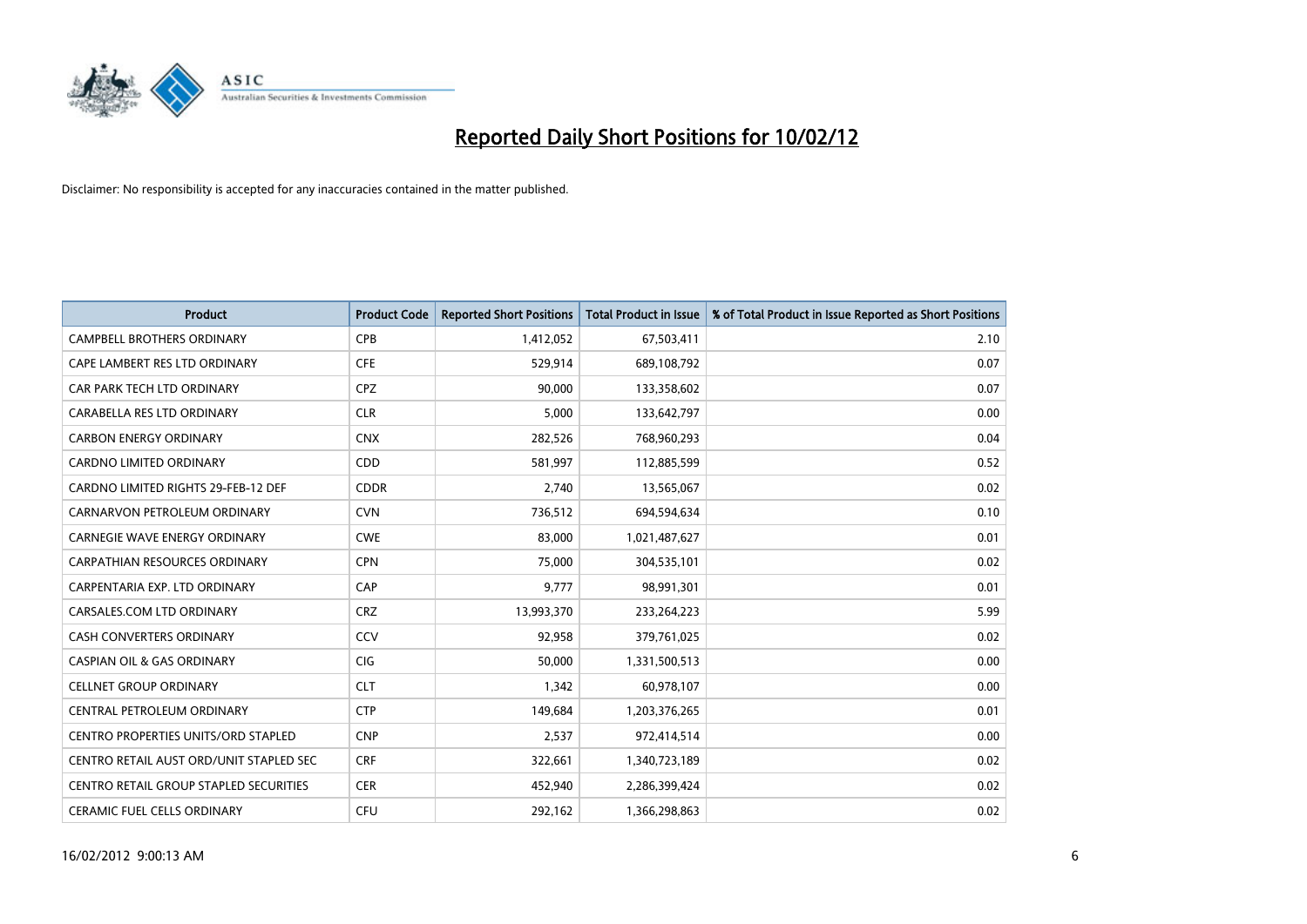

| <b>Product</b>                           | <b>Product Code</b> | <b>Reported Short Positions</b> | <b>Total Product in Issue</b> | % of Total Product in Issue Reported as Short Positions |
|------------------------------------------|---------------------|---------------------------------|-------------------------------|---------------------------------------------------------|
| <b>CERRO RESOURCES NL ORDINARY</b>       | CJO                 | 1,969                           | 748,768,606                   | 0.00                                                    |
| CFS RETAIL PROPERTY UNITS                | <b>CFX</b>          | 77,475,048                      | 2,839,591,911                 | 2.73                                                    |
| CGA MINING LIMITED ORDINARY              | CGX                 | 16,855                          | 333,475,726                   | 0.01                                                    |
| <b>CHALICE GOLD MINES ORDINARY</b>       | <b>CHN</b>          | 200                             | 250,030,886                   | 0.00                                                    |
| CHALLENGER DIV.PRO. STAPLED UNITS        | <b>CDI</b>          | 98,017                          | 883,903,667                   | 0.00                                                    |
| <b>CHALLENGER INFRAST, STAPLED UNITS</b> | <b>CIF</b>          | 7,768                           | 316,223,785                   | 0.00                                                    |
| <b>CHALLENGER LIMITED ORDINARY</b>       | <b>CGF</b>          | 4,571,420                       | 552,169,544                   | 0.84                                                    |
| CHANDLER MACLEOD LTD ORDINARY            | <b>CMG</b>          | 11,970                          | 466,466,720                   | 0.00                                                    |
| CHARTER HALL GROUP STAPLED US PROHIBIT.  | <b>CHC</b>          | 68.097                          | 308,092,325                   | 0.01                                                    |
| <b>CHARTER HALL OFFICE UNIT</b>          | CQO                 | 6,364,318                       | 493,319,730                   | 1.27                                                    |
| <b>CHARTER HALL RETAIL UNITS</b>         | <b>CQR</b>          | 1,058,394                       | 299,628,571                   | 0.35                                                    |
| <b>CHORUS LIMITED ORDINARY</b>           | <b>CNU</b>          | 1,391,903                       | 385,082,123                   | 0.36                                                    |
| CITIGOLD CORP LTD ORDINARY               | <b>CTO</b>          | 327,348                         | 1,105,078,301                 | 0.03                                                    |
| CLEAN TEO HLDGS LTD ORDINARY             | <b>CLO</b>          | 32,560                          | 129,651,853                   | 0.03                                                    |
| <b>CLOUGH LIMITED ORDINARY</b>           | <b>CLO</b>          | 222,962                         | 769,716,269                   | 0.03                                                    |
| COAL OF AFRICA LTD ORDINARY              | <b>CZA</b>          | 164,454                         | 662,484,573                   | 0.02                                                    |
| COALSPUR MINES LTD ORDINARY              | <b>CPL</b>          | 2,050,150                       | 620,659,899                   | 0.31                                                    |
| COCA-COLA AMATIL ORDINARY                | <b>CCL</b>          | 9,907,653                       | 759,567,552                   | 1.29                                                    |
| <b>COCHLEAR LIMITED ORDINARY</b>         | <b>COH</b>          | 4,895,353                       | 56,902,433                    | 8.58                                                    |
| <b>COCKATOO COAL ORDINARY</b>            | <b>COK</b>          | 6,974,214                       | 1,016,196,908                 | 0.67                                                    |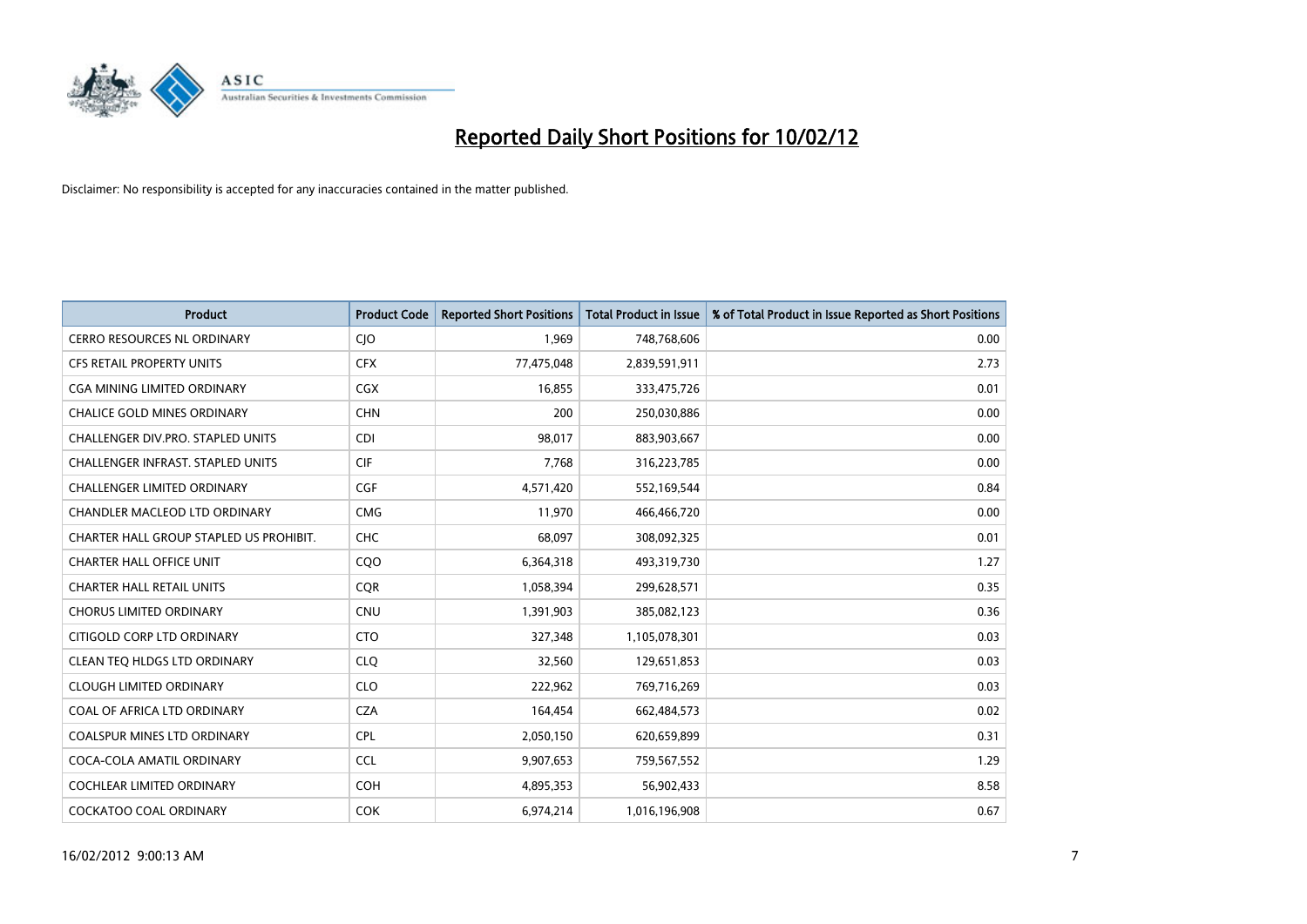

| <b>Product</b>                          | <b>Product Code</b> | <b>Reported Short Positions</b> | <b>Total Product in Issue</b> | % of Total Product in Issue Reported as Short Positions |
|-----------------------------------------|---------------------|---------------------------------|-------------------------------|---------------------------------------------------------|
| <b>CODAN LIMITED ORDINARY</b>           | <b>CDA</b>          | 2.777                           | 164,145,980                   | 0.00                                                    |
| COFFEY INTERNATIONAL ORDINARY           | <b>COF</b>          | 249                             | 239,260,027                   | 0.00                                                    |
| <b>COKAL LTD ORDINARY</b>               | <b>CKA</b>          | 392,815                         | 399,627,102                   | 0.10                                                    |
| COLLINS FOODS LTD ORDINARY              | <b>CKF</b>          | 326                             | 93,000,003                    | 0.00                                                    |
| COMMONWEALTH BANK, ORDINARY             | <b>CBA</b>          | 33,034,033                      | 1,581,280,593                 | 2.04                                                    |
| <b>COMMONWEALTH PROP ORDINARY UNITS</b> | <b>CPA</b>          | 22,240,047                      | 2,389,601,065                 | 0.93                                                    |
| <b>COMPASS RESOURCES ORDINARY</b>       | <b>CMR</b>          | 63.000                          | 1,403,744,100                 | 0.00                                                    |
| <b>COMPUTERSHARE LTD ORDINARY</b>       | <b>CPU</b>          | 6,008,427                       | 555,664,059                   | 1.06                                                    |
| CONSOLIDATED MEDIA, ORDINARY            | <b>CMI</b>          | 294,076                         | 561,834,996                   | 0.05                                                    |
| CONTANGO MICROCAP ORDINARY              | <b>CTN</b>          | 7,500                           | 147,467,406                   | 0.01                                                    |
| CONTINENTAL COAL LTD ORDINARY           | <b>CCC</b>          | 164,053                         | 399,224,054                   | 0.04                                                    |
| <b>COOPER ENERGY LTD ORDINARY</b>       | <b>COE</b>          | 89,539                          | 292,791,528                   | 0.03                                                    |
| <b>COPPER STRIKE LTD ORDINARY</b>       | <b>CSE</b>          | 714                             | 129,455,571                   | 0.00                                                    |
| <b>CORDLIFE LIMITED ORDINARY</b>        | CBB                 | $\mathbf{1}$                    | 150,887,354                   | 0.00                                                    |
| <b>CREDIT CORP GROUP ORDINARY</b>       | CCP                 | 10,262                          | 45,571,114                    | 0.02                                                    |
| <b>CROMWELL PROP STAPLED SECURITIES</b> | <b>CMW</b>          | 271,830                         | 1,113,061,036                 | 0.02                                                    |
| <b>CROWN LIMITED ORDINARY</b>           | <b>CWN</b>          | 3,912,257                       | 728,394,185                   | 0.52                                                    |
| <b>CSG LIMITED ORDINARY</b>             | <b>CSV</b>          | 847,328                         | 282,567,499                   | 0.29                                                    |
| <b>CSL LIMITED ORDINARY</b>             | <b>CSL</b>          | 5,693,437                       | 519,371,923                   | 1.06                                                    |
| <b>CSR LIMITED ORDINARY</b>             | <b>CSR</b>          | 22,824,103                      | 506,000,315                   | 4.49                                                    |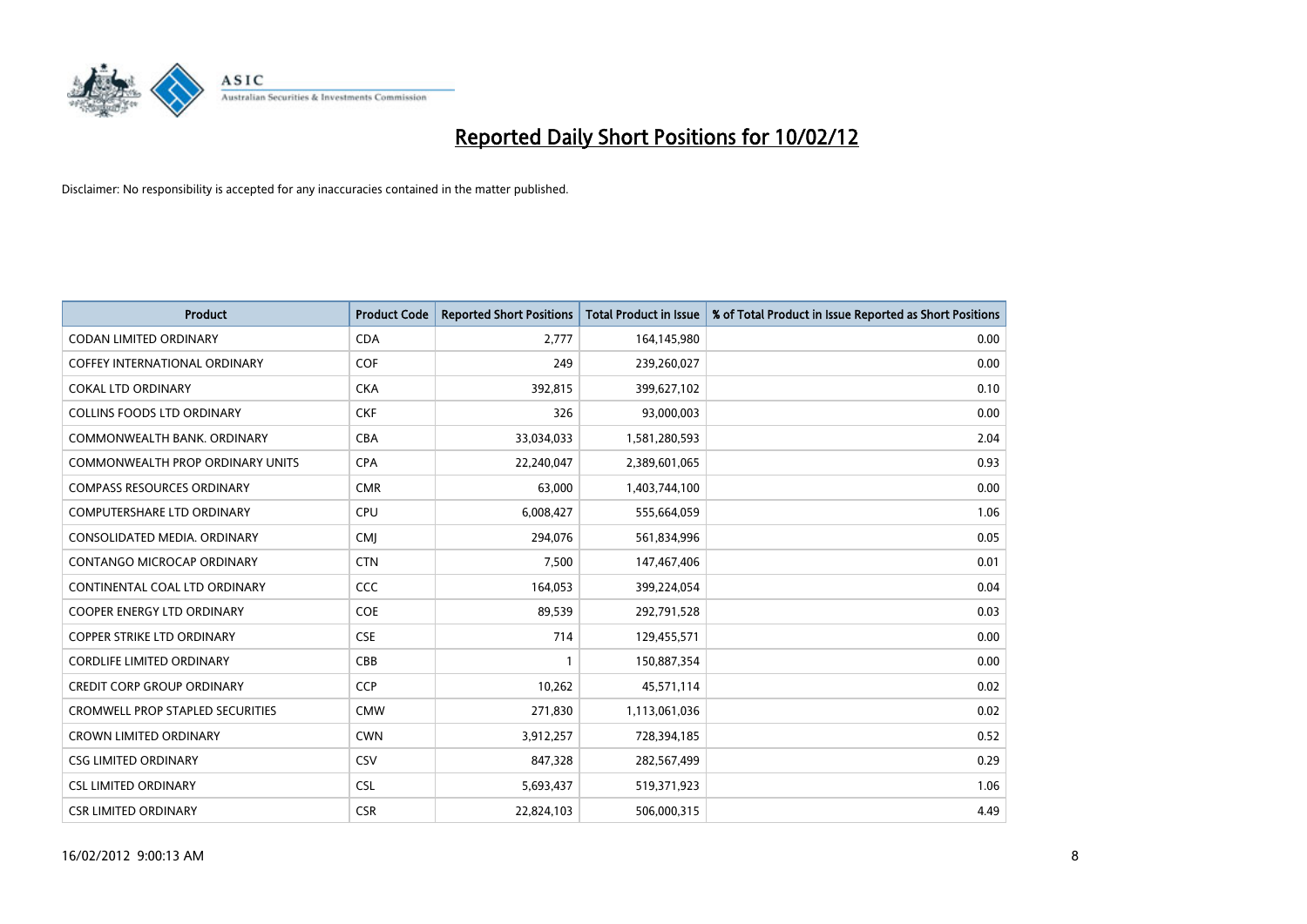

| <b>Product</b>                      | <b>Product Code</b> | <b>Reported Short Positions</b> | <b>Total Product in Issue</b> | % of Total Product in Issue Reported as Short Positions |
|-------------------------------------|---------------------|---------------------------------|-------------------------------|---------------------------------------------------------|
| <b>CUDECO LIMITED ORDINARY</b>      | CDU                 | 2,845,881                       | 160,018,572                   | 1.77                                                    |
| <b>CUE ENERGY RESOURCE ORDINARY</b> | <b>CUE</b>          | 1,544,295                       | 695,153,053                   | 0.22                                                    |
| <b>CUSTOMERS LIMITED ORDINARY</b>   | <b>CUS</b>          | 19,579                          | 134,869,357                   | 0.01                                                    |
| DART ENERGY LTD ORDINARY            | <b>DTE</b>          | 6,315,696                       | 734,931,470                   | 0.86                                                    |
| DAVID JONES LIMITED ORDINARY        | <b>DJS</b>          | 55,253,959                      | 524,940,325                   | 10.49                                                   |
| DECMIL GROUP LIMITED ORDINARY       | <b>DCG</b>          | 98,761                          | 165,692,757                   | 0.05                                                    |
| DEEP YELLOW LIMITED ORDINARY        | <b>DYL</b>          | 94,636                          | 1,128,736,403                 | 0.00                                                    |
| DEVINE LIMITED ORDINARY             | <b>DVN</b>          | 1,011                           | 158,730,556                   | 0.00                                                    |
| DEXUS PROPERTY GROUP STAPLED UNITS  | <b>DXS</b>          | 23,680,086                      | 4,839,024,176                 | 0.48                                                    |
| DISCOVERY METALS LTD ORDINARY       | <b>DML</b>          | 7,954,824                       | 442,128,231                   | 1.81                                                    |
| DOMINO PIZZA ENTERPR ORDINARY       | <b>DMP</b>          | 36,992                          | 69,174,674                    | 0.05                                                    |
| DOWNER EDI LIMITED ORDINARY         | <b>DOW</b>          | 6,027,046                       | 429,100,296                   | 1.40                                                    |
| DRILLSEARCH ENERGY ORDINARY         | <b>DLS</b>          | 1,210,867                       | 305,176,742                   | 0.40                                                    |
| DUET GROUP STAPLED US PROHIBIT.     | <b>DUE</b>          | 13,558,136                      | 1,091,628,341                 | 1.24                                                    |
| DULUXGROUP LIMITED ORDINARY         | <b>DLX</b>          | 7,633,087                       | 367,456,259                   | 2.06                                                    |
| ECHO ENTERTAINMENT ORDINARY         | EGP                 | 5,900,966                       | 688,019,737                   | 0.85                                                    |
| ELDERS LIMITED ORDINARY             | <b>ELD</b>          | 13,229,595                      | 448,598,480                   | 2.95                                                    |
| ELDORADO GOLD CORP CDI 1:1          | EAU                 | 42,535                          | 9,209,510                     | 0.44                                                    |
| ELEMENTAL MINERALS ORDINARY         | <b>ELM</b>          | 227,091                         | 229,037,236                   | 0.09                                                    |
| ELEMENTOS LIMITED ORDINARY          | ELT                 | 16                              | 82,383,526                    | 0.00                                                    |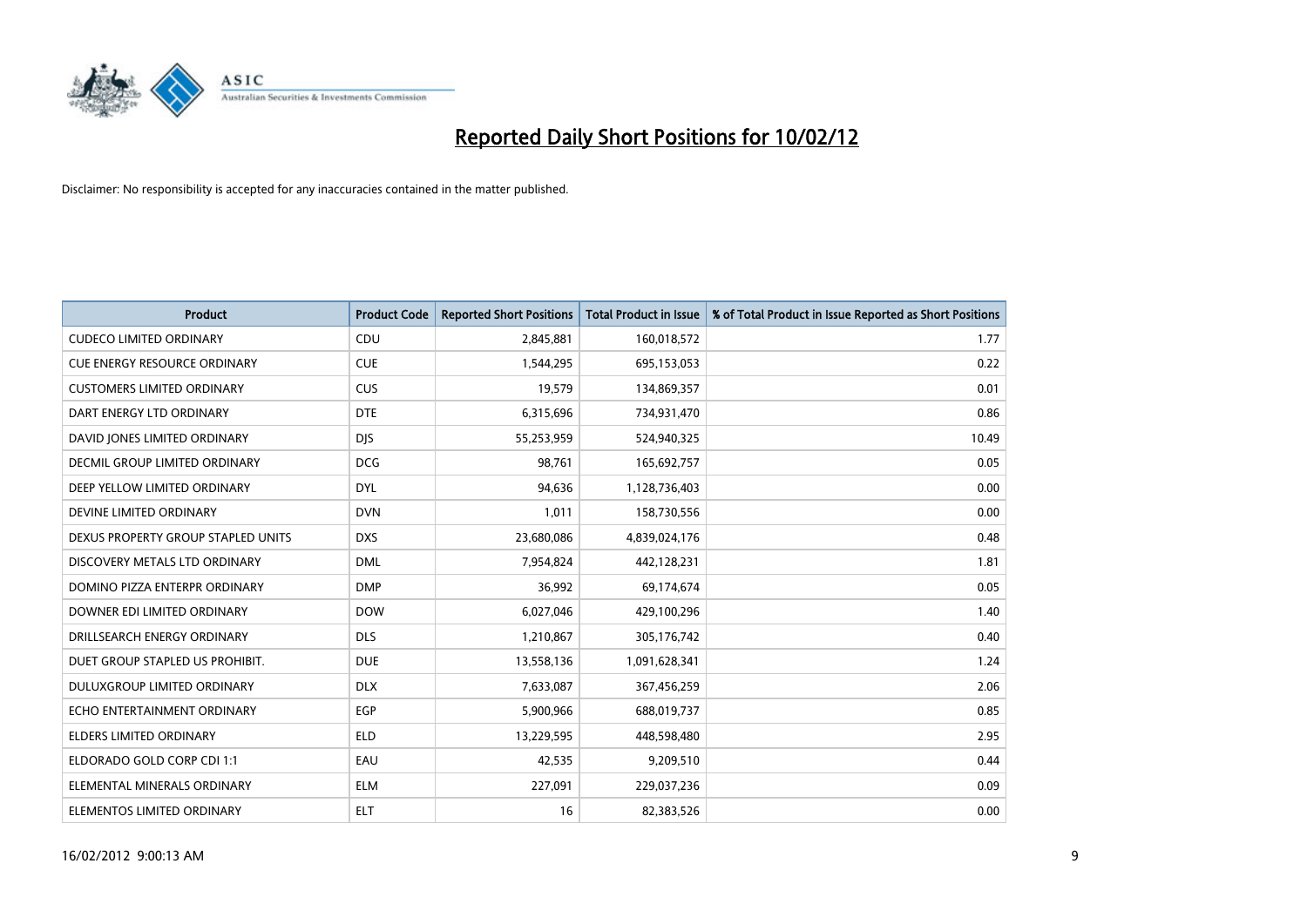

| <b>Product</b>                        | <b>Product Code</b> | <b>Reported Short Positions</b> | <b>Total Product in Issue</b> | % of Total Product in Issue Reported as Short Positions |
|---------------------------------------|---------------------|---------------------------------|-------------------------------|---------------------------------------------------------|
| ELIXIR PETROLEUM LTD ORDINARY         | <b>EXR</b>          | 324,400                         | 217,288,472                   | 0.15                                                    |
| <b>EMECO HOLDINGS ORDINARY</b>        | EHL                 | 1,330,117                       | 631,237,586                   | 0.21                                                    |
| <b>ENDEAVOUR MIN CORP CDI 1:1</b>     | <b>EVR</b>          | 22,931                          | 123,748,715                   | 0.01                                                    |
| ENERGY RESOURCES ORDINARY 'A'         | <b>ERA</b>          | 5,402,765                       | 517,725,062                   | 1.02                                                    |
| <b>ENERGY WORLD CORPOR, ORDINARY</b>  | <b>EWC</b>          | 46,164,502                      | 1,734,166,672                 | 2.68                                                    |
| <b>ENTEK ENERGY LTD ORDINARY</b>      | <b>ETE</b>          | 489,903                         | 510,657,387                   | 0.10                                                    |
| <b>ENTELLECT LIMITED ORDINARY</b>     | <b>ESN</b>          | 464,050                         | 985,337,932                   | 0.05                                                    |
| ENVESTRA LIMITED ORDINARY             | <b>ENV</b>          | 1,042,604                       | 1,547,890,032                 | 0.06                                                    |
| EVOLUTION MINING LTD ORDINARY         | <b>EVN</b>          | 396,830                         | 700,995,107                   | 0.05                                                    |
| <b>EXCO RESOURCES LTD ORDINARY</b>    | EXS                 | 5,560                           | 356,044,187                   | 0.00                                                    |
| EXOMA ENERGY LIMITED ORDINARY         | <b>EXE</b>          | 281,678                         | 417,357,759                   | 0.07                                                    |
| <b>EXTRACT RESOURCES ORDINARY</b>     | <b>EXT</b>          | 3,823,071                       | 251,159,163                   | 1.51                                                    |
| FAIRFAX MEDIA LTD ORDINARY            | <b>FXI</b>          | 274,771,743                     | 2,351,955,725                 | 11.71                                                   |
| <b>FANTASTIC HOLDINGS ORDINARY</b>    | <b>FAN</b>          | 21,415                          | 102,739,538                   | 0.02                                                    |
| <b>FAR LTD ORDINARY</b>               | <b>FAR</b>          | 21,000,000                      | 2,150,080,157                 | 0.98                                                    |
| FISHER & PAYKEL APP. ORDINARY         | <b>FPA</b>          | 18,298                          | 724,235,162                   | 0.00                                                    |
| FISHER & PAYKEL H. ORDINARY           | FPH                 | 49,999                          | 530,053,399                   | 0.01                                                    |
| FKP PROPERTY GROUP STAPLED SECURITIES | <b>FKP</b>          | 26,158,842                      | 1,197,968,723                 | 2.18                                                    |
| FLEETWOOD CORP ORDINARY               | <b>FWD</b>          | 226,787                         | 58,850,214                    | 0.38                                                    |
| FLETCHER BUILDING ORDINARY            | <b>FBU</b>          | 11,270,031                      | 680,739,504                   | 1.65                                                    |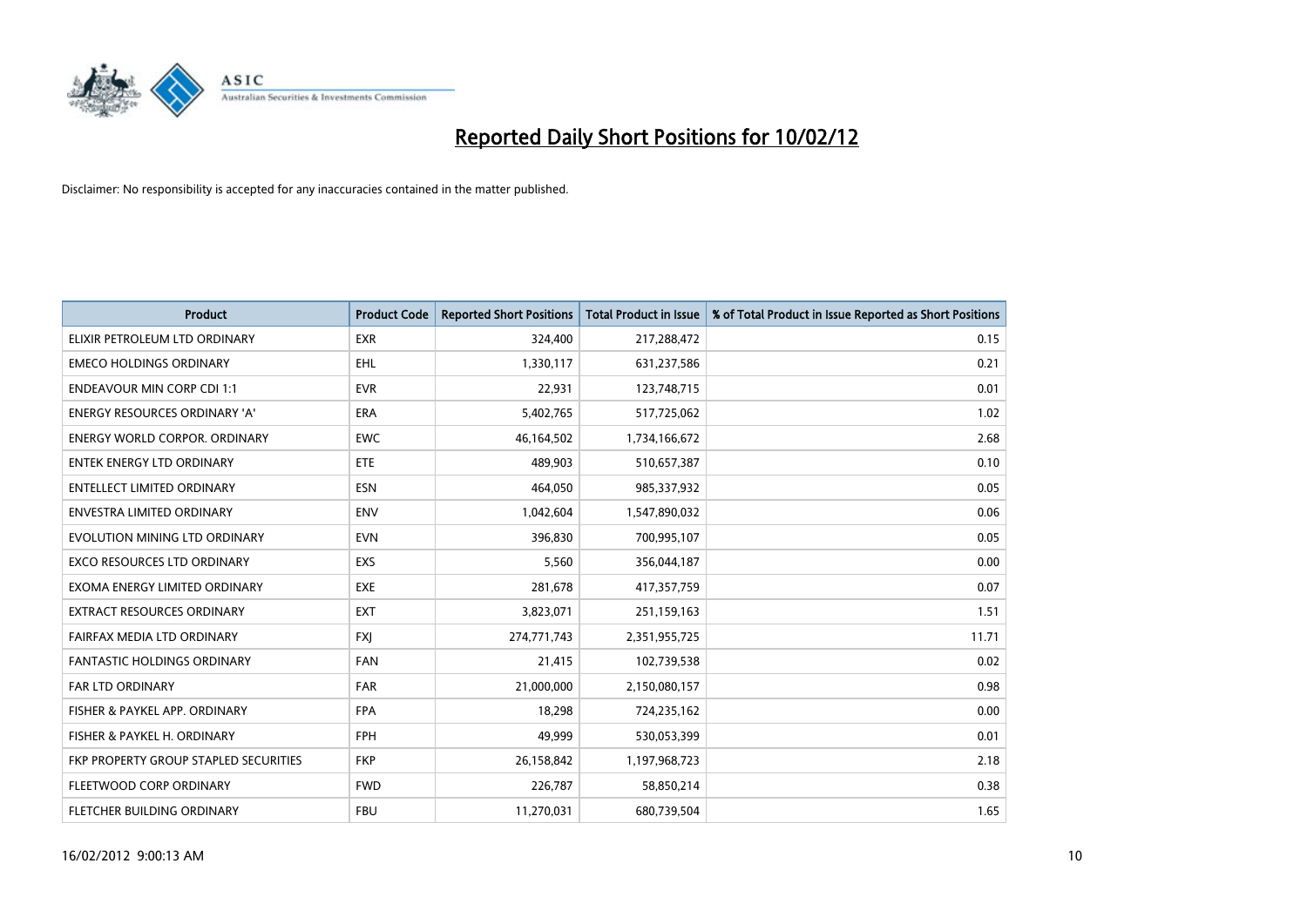

| <b>Product</b>                            | <b>Product Code</b> | <b>Reported Short Positions</b> | <b>Total Product in Issue</b> | % of Total Product in Issue Reported as Short Positions |
|-------------------------------------------|---------------------|---------------------------------|-------------------------------|---------------------------------------------------------|
| FLEXIGROUP LIMITED ORDINARY               | <b>FXL</b>          | 57,534                          | 279,268,329                   | 0.02                                                    |
| <b>FLIGHT CENTRE ORDINARY</b>             | <b>FLT</b>          | 9,504,037                       | 100,009,946                   | 9.48                                                    |
| FLINDERS MINES LTD ORDINARY               | <b>FMS</b>          | 33,212,273                      | 1,821,300,404                 | 1.82                                                    |
| FOCUS MINERALS LTD ORDINARY               | <b>FML</b>          | 1,405,624                       | 4,320,773,701                 | 0.02                                                    |
| <b>FORGE GROUP LIMITED ORDINARY</b>       | FGE                 | 135,766                         | 83,469,014                    | 0.16                                                    |
| FORTE ENERGY NL ORDINARY                  | FTE                 | 2,667,039                       | 695,589,311                   | 0.38                                                    |
| <b>FORTESCUE METALS GRP ORDINARY</b>      | <b>FMG</b>          | 60,301,116                      | 3,113,798,659                 | 1.92                                                    |
| <b>FUNTASTIC LIMITED ORDINARY</b>         | <b>FUN</b>          | 322,528                         | 347,956,819                   | 0.09                                                    |
| <b>G.U.D. HOLDINGS ORDINARY</b>           | GUD                 | 486,046                         | 70,107,387                    | 0.69                                                    |
| <b>GALAXY RESOURCES ORDINARY</b>          | GXY                 | 1,465,396                       | 323,327,000                   | 0.44                                                    |
| <b>GEODYNAMICS LIMITED ORDINARY</b>       | GDY                 | 35,073                          | 406,452,608                   | 0.01                                                    |
| <b>GINDALBIE METALS LTD ORDINARY</b>      | GBG                 | 28,727,982                      | 1,247,487,454                 | 2.30                                                    |
| <b>GLOBAL MINING ORDINARY</b>             | GMI                 | 8,951                           | 181,898,994                   | 0.00                                                    |
| <b>GLOUCESTER COAL ORDINARY</b>           | GCL                 | 634,657                         | 202,905,967                   | 0.31                                                    |
| <b>GME RESOURCES LTD ORDINARY</b>         | <b>GME</b>          | 800                             | 322,635,902                   | 0.00                                                    |
| <b>GOLDEN WEST RESOURCE ORDINARY</b>      | GWR                 | 1,617                           | 192,142,447                   | 0.00                                                    |
| <b>GOODMAN FIELDER. ORDINARY</b>          | <b>GFF</b>          | 83,742,165                      | 1,955,559,207                 | 4.28                                                    |
| <b>GOODMAN GROUP STAPLED US PROHIBIT.</b> | <b>GMG</b>          | 30,048,138                      | 7,699,816,741                 | 0.37                                                    |
| <b>GPT GROUP STAPLED SEC.</b>             | <b>GPT</b>          | 15,298,853                      | 1,809,449,764                 | 0.83                                                    |
| <b>GRAINCORP LIMITED A CLASS ORDINARY</b> | <b>GNC</b>          | 561,476                         | 198,318,900                   | 0.28                                                    |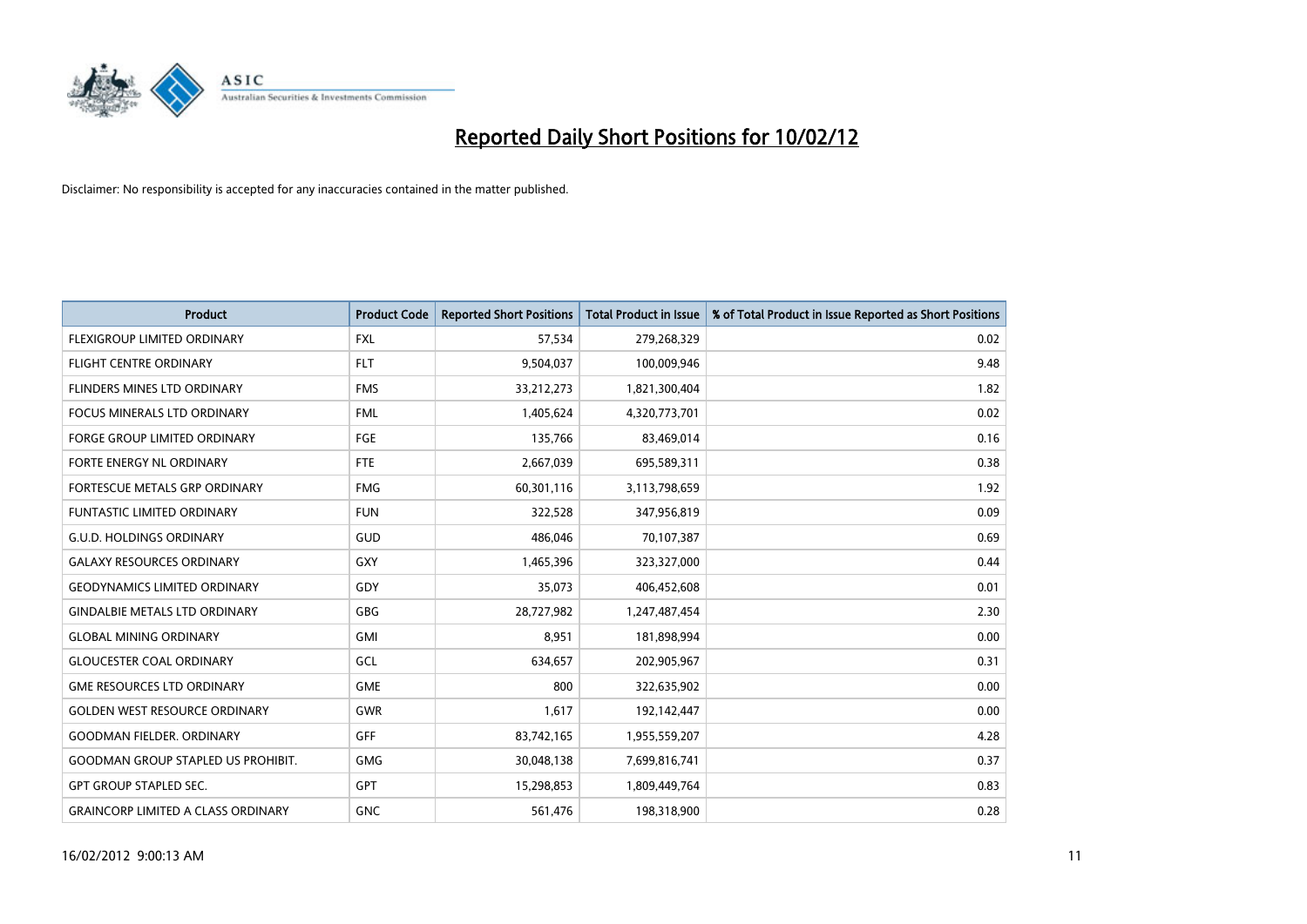

| <b>Product</b>                                   | <b>Product Code</b> | <b>Reported Short Positions</b> | <b>Total Product in Issue</b> | % of Total Product in Issue Reported as Short Positions |
|--------------------------------------------------|---------------------|---------------------------------|-------------------------------|---------------------------------------------------------|
| <b>GRANGE RESOURCES, ORDINARY</b>                | GRR                 | 229,283                         | 1,154,359,727                 | 0.01                                                    |
| <b>GREENCAP LIMITED ORDINARY</b>                 | GCG                 |                                 | 262,515,385                   | 0.00                                                    |
| <b>GREENLAND MIN EN LTD ORDINARY</b>             | GGG                 | 3,059,447                       | 416,390,488                   | 0.72                                                    |
| <b>GROWTHPOINT PROPERTY ORD/UNIT STAPLED SEC</b> | GOZ                 | 109,261                         | 291,904,374                   | 0.04                                                    |
| <b>GRYPHON MINERALS LTD ORDINARY</b>             | GRY                 | 1,075,001                       | 348,164,983                   | 0.31                                                    |
| <b>GUILDFORD COAL LTD ORDINARY</b>               | <b>GUF</b>          | 1,402,667                       | 239,649,486                   | 0.57                                                    |
| <b>GUINNESS PEAT GROUP. CDI 1:1</b>              | GPG                 | 100,054                         | 282,370,983                   | 0.04                                                    |
| <b>GUNNS LIMITED ORDINARY</b>                    | <b>GNS</b>          | 51,487,797                      | 848,401,559                   | 6.04                                                    |
| <b>GWA GROUP LTD ORDINARY</b>                    | <b>GWA</b>          | 11,744,213                      | 301,525,014                   | 3.90                                                    |
| <b>HARVEY NORMAN ORDINARY</b>                    | <b>HVN</b>          | 71,249,443                      | 1,062,316,784                 | 6.72                                                    |
| HASTIE GROUP LIMITED ORDINARY                    | <b>HST</b>          | 192,667                         | 137,353,504                   | 0.13                                                    |
| HASTINGS DIVERSIFIED STAPLED SECURITY            | <b>HDF</b>          | 3,637,372                       | 530,001,072                   | 0.69                                                    |
| HAVILAH RESOURCES NL ORDINARY                    | <b>HAV</b>          | 60,177                          | 101,311,223                   | 0.06                                                    |
| <b>HEARTWARE INT INC CDI 35:1</b>                | <b>HIN</b>          | 272,008                         | 43,772,855                    | 0.62                                                    |
| <b>HENDERSON GROUP CDI 1:1</b>                   | <b>HGG</b>          | 9,668,911                       | 662,714,927                   | 1.44                                                    |
| HFA HOLDINGS LIMITED ORDINARY                    | <b>HFA</b>          | 16,273                          | 117,332,831                   | 0.01                                                    |
| HIGHLANDS PACIFIC ORDINARY                       | <b>HIG</b>          | 2,597,111                       | 686,082,148                   | 0.38                                                    |
| HILLGROVE RES LTD ORDINARY                       | <b>HGO</b>          | 4,786,587                       | 793,698,575                   | 0.60                                                    |
| HILLS HOLDINGS LTD ORDINARY                      | <b>HIL</b>          | 3,493,199                       | 246,349,244                   | 1.41                                                    |
| HORIZON OIL LIMITED ORDINARY                     | <b>HZN</b>          | 25,516,384                      | 1,130,811,515                 | 2.26                                                    |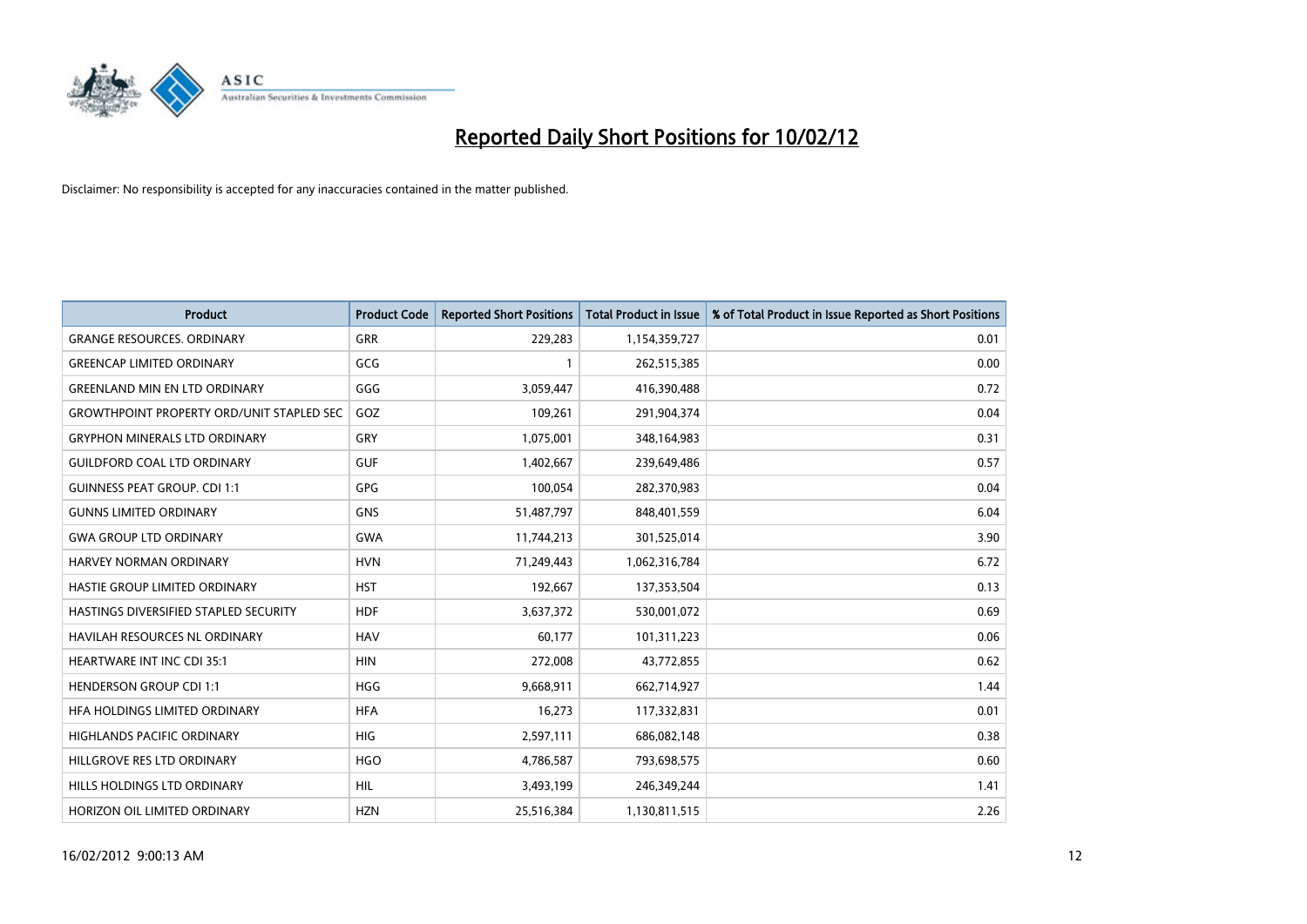

| <b>Product</b>                                | <b>Product Code</b> | <b>Reported Short Positions</b> | <b>Total Product in Issue</b> | % of Total Product in Issue Reported as Short Positions |
|-----------------------------------------------|---------------------|---------------------------------|-------------------------------|---------------------------------------------------------|
| <b>ICON ENERGY LIMITED ORDINARY</b>           | <b>ICN</b>          | 1,563                           | 469,301,394                   | 0.00                                                    |
| <b>IINET LIMITED ORDINARY</b>                 | <b>IIN</b>          | 110,450                         | 160,968,847                   | 0.06                                                    |
| <b>ILUKA RESOURCES ORDINARY</b>               | ILU                 | 20,253,102                      | 418,700,517                   | 4.83                                                    |
| <b>IMDEX LIMITED ORDINARY</b>                 | <b>IMD</b>          | 728,443                         | 205,055,435                   | 0.35                                                    |
| IMF (AUSTRALIA) LTD ORDINARY                  | <b>IMF</b>          | 360,690                         | 123,828,193                   | 0.28                                                    |
| <b>IMX RESOURCES LTD ORDINARY</b>             | <b>IXR</b>          | 20,000                          | 262,612,803                   | 0.01                                                    |
| <b>INCITEC PIVOT ORDINARY</b>                 | IPL                 | 6,845,157                       | 1,628,730,107                 | 0.41                                                    |
| INDEPENDENCE GROUP ORDINARY                   | <b>IGO</b>          | 6,016,326                       | 232,525,035                   | 2.56                                                    |
| <b>INDOPHIL RESOURCES ORDINARY</b>            | <b>IRN</b>          | 917,403                         | 1,203,146,194                 | 0.05                                                    |
| <b>INDUSTREA LIMITED ORDINARY</b>             | IDL.                | 1,075,089                       | 368,992,435                   | 0.28                                                    |
| INFIGEN ENERGY STAPLED SECURITIES             | <b>IFN</b>          | 4,933,883                       | 762,265,972                   | 0.66                                                    |
| ING RE COM GROUP STAPLED SECURITIES           | ILF.                | 3,583                           | 441,029,194                   | 0.00                                                    |
| <b>INSURANCE AUSTRALIA ORDINARY</b>           | <b>IAG</b>          | 5,945,336                       | 2,079,034,021                 | 0.27                                                    |
| INTEGRA MINING LTD, ORDINARY                  | IGR                 | 4,574,249                       | 846,293,881                   | 0.53                                                    |
| <b>INTREPID MINES ORDINARY</b>                | <b>IAU</b>          | 3,424,906                       | 524,390,041                   | 0.65                                                    |
| <b>INVESTA OFFICE FUND STAPLED SECURITIES</b> | <b>IOF</b>          | 4,650,747                       | 2,657,463,999                 | 0.17                                                    |
| <b>INVOCARE LIMITED ORDINARY</b>              | <b>IVC</b>          | 1,620,681                       | 110,030,298                   | 1.48                                                    |
| ION LIMITED ORDINARY                          | <b>ION</b>          | 164,453                         | 256,365,105                   | 0.06                                                    |
| <b>IOOF HOLDINGS LTD ORDINARY</b>             | IFL                 | 664,131                         | 229,794,395                   | 0.29                                                    |
| <b>IPROPERTY GROUP LTD ORDINARY</b>           | <b>IPP</b>          | 13,527                          | 169,527,776                   | 0.01                                                    |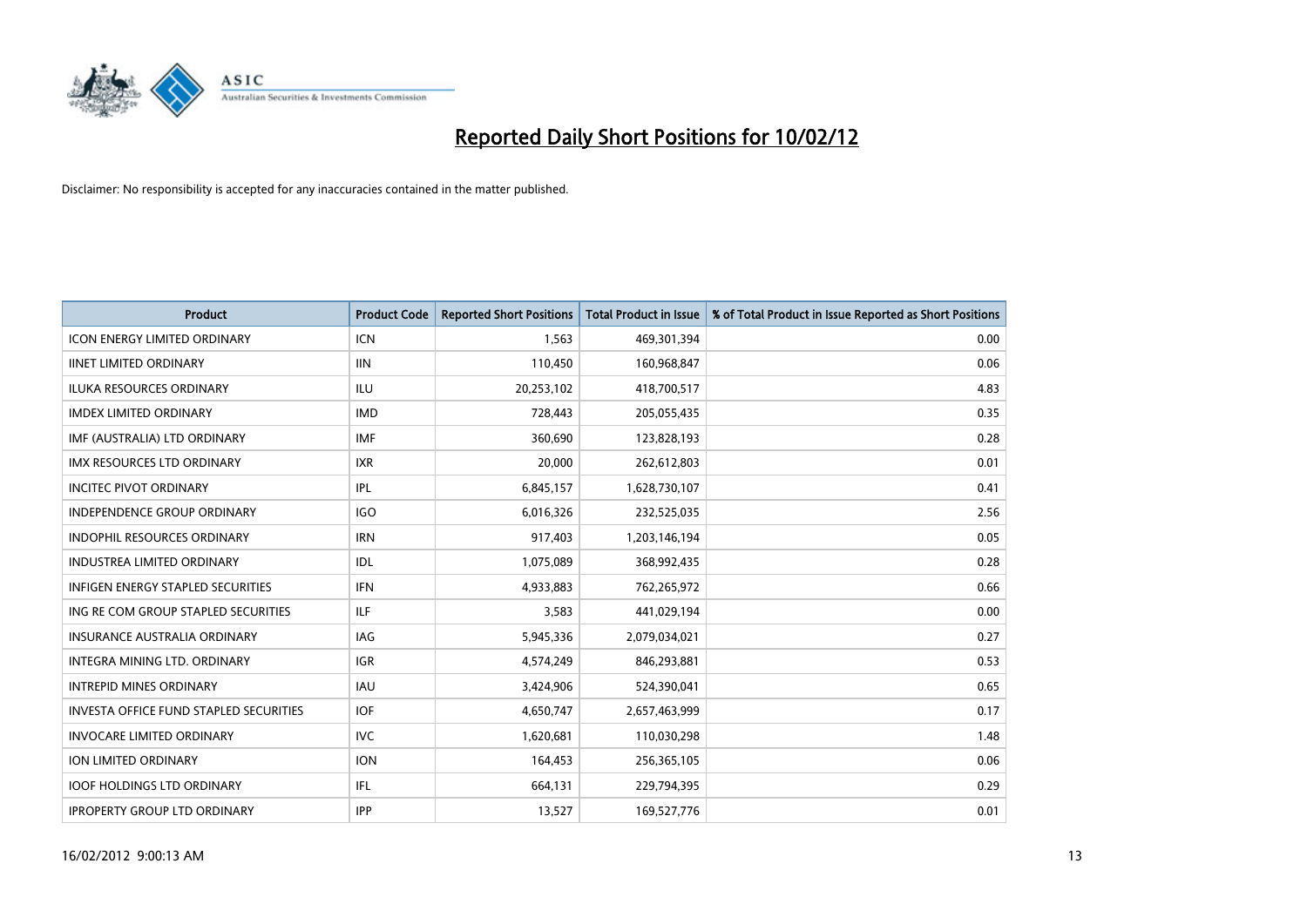

| <b>Product</b>                            | <b>Product Code</b> | <b>Reported Short Positions</b> | <b>Total Product in Issue</b> | % of Total Product in Issue Reported as Short Positions |
|-------------------------------------------|---------------------|---------------------------------|-------------------------------|---------------------------------------------------------|
| <b>IRESS MARKET TECH. ORDINARY</b>        | <b>IRE</b>          | 1,294,268                       | 127,036,010                   | 1.01                                                    |
| <b>IRON ORE HOLDINGS ORDINARY</b>         | <b>IOH</b>          | 14,525                          | 166,087,005                   | 0.01                                                    |
| ISHARES MSCI AUS 200 ISHARES MSCI AUS 200 | IOZ                 | 73,501                          | 4,052,373                     | 1.81                                                    |
| ISHARES S&P HIGH DIV ISHARES S&P HIGH DIV | <b>IHD</b>          | 99,203                          | 2,703,027                     | 3.67                                                    |
| ISHARES SMALL ORDS ISHARES SMALL ORDS     | <b>ISO</b>          | 568,077                         | 5,403,165                     | 10.51                                                   |
| <b>IVANHOE AUSTRALIA ORDINARY</b>         | <b>IVA</b>          | 1,977,568                       | 552,385,295                   | 0.34                                                    |
| JAMES HARDIE INDUST CHESS DEPOSITARY INT  | <b>IHX</b>          | 14,450,130                      | 435,746,077                   | 3.30                                                    |
| <b>JAMESON RESOURCES ORDINARY</b>         | <b>JAL</b>          | 1,600,000                       | 142,001,227                   | 1.13                                                    |
| <b>JB HI-FI LIMITED ORDINARY</b>          | <b>IBH</b>          | 22,034,298                      | 98,833,643                    | 22.27                                                   |
| <b>JUPITER MINES ORDINARY</b>             | <b>IMS</b>          | 634                             | 1,806,834,044                 | 0.00                                                    |
| KAGARA LTD ORDINARY                       | KZL                 | 15,193,771                      | 798,953,117                   | 1.88                                                    |
| KANGAROO RES LTD ORDINARY                 | <b>KRL</b>          | 2,435                           | 3,434,430,012                 | 0.00                                                    |
| KAROON GAS AUSTRALIA ORDINARY             | <b>KAR</b>          | 2,423,290                       | 221,420,769                   | 1.08                                                    |
| KATHMANDU HOLD LTD ORDINARY               | <b>KMD</b>          | 1,371,262                       | 200,000,000                   | 0.68                                                    |
| <b>KBL MINING LIMITED ORDINARY</b>        | <b>KBL</b>          | 1,820                           | 178,264,362                   | 0.00                                                    |
| KENTOR GOLD LIMITED ORDINARY              | KGL                 | 4,400                           | 106,209,874                   | 0.00                                                    |
| KEYBRIDGE CAPITAL ORDINARY                | KBC                 | 6,000                           | 172,070,564                   | 0.00                                                    |
| KINGSGATE CONSOLID. ORDINARY              | <b>KCN</b>          | 4,351,854                       | 140,956,241                   | 3.08                                                    |
| KINGSROSE MINING LTD ORDINARY             | <b>KRM</b>          | 128,113                         | 272,971,657                   | 0.04                                                    |
| LEIGHTON HOLDINGS ORDINARY                | LEI                 | 6,489,572                       | 337,087,596                   | 1.89                                                    |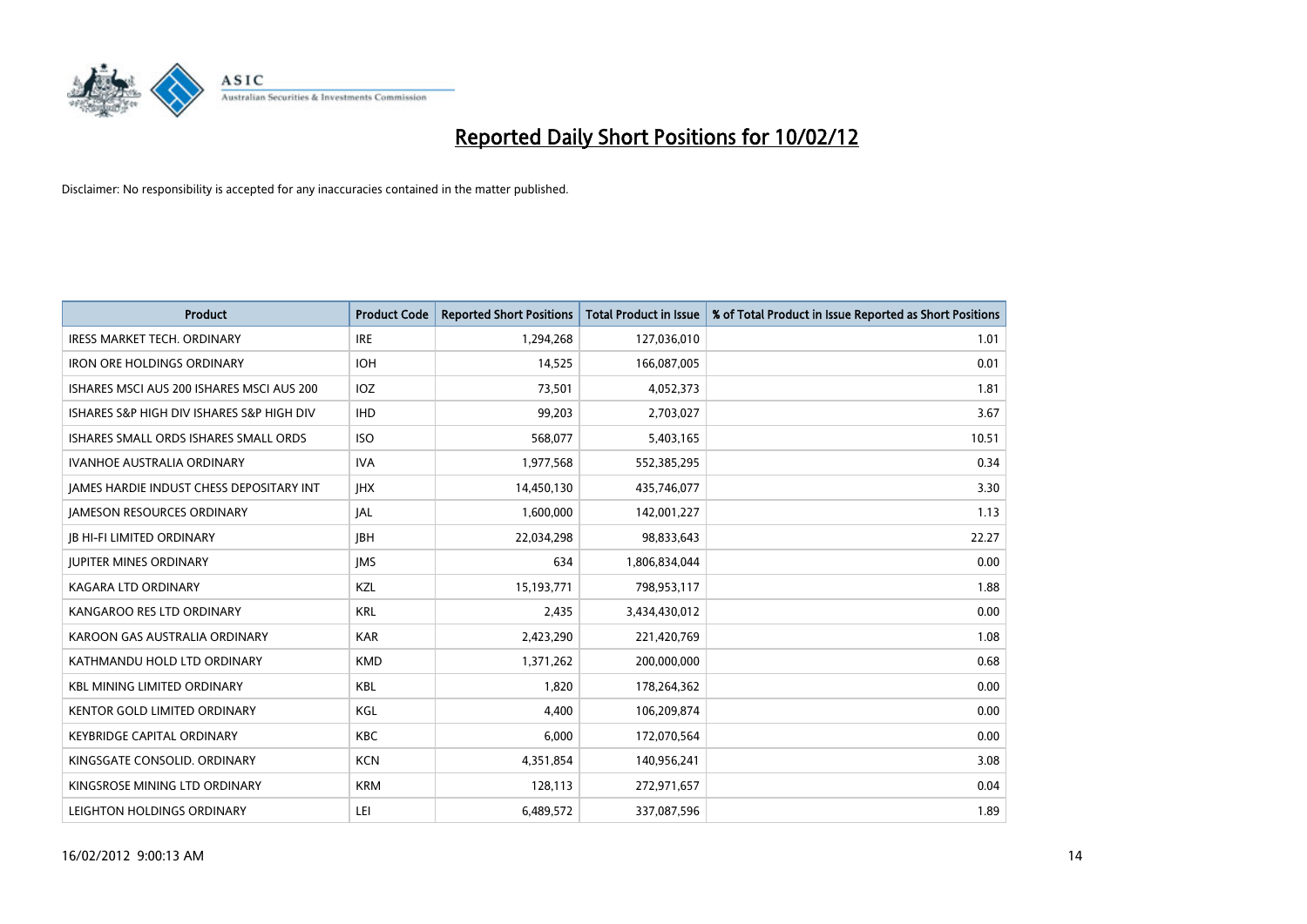

| <b>Product</b>                        | <b>Product Code</b> | <b>Reported Short Positions</b> | <b>Total Product in Issue</b> | % of Total Product in Issue Reported as Short Positions |
|---------------------------------------|---------------------|---------------------------------|-------------------------------|---------------------------------------------------------|
| LEND LEASE GROUP UNIT/ORD STAPLED     | LLC                 | 2,133,471                       | 571,804,090                   | 0.37                                                    |
| LINC ENERGY LTD ORDINARY              | <b>LNC</b>          | 16,362,922                      | 504,487,631                   | 3.24                                                    |
| LIQUEFIED NATURAL ORDINARY            | LNG                 | 1,000                           | 267,699,015                   | 0.00                                                    |
| LUDOWICI LIMITED ORDINARY             | LDW                 | 9,200                           | 29,473,203                    | 0.03                                                    |
| LYNAS CORPORATION ORDINARY            | <b>LYC</b>          | 153,661,746                     | 1,714,196,913                 | 8.98                                                    |
| M2 TELECOMMUNICATION ORDINARY         | <b>MTU</b>          | 288,117                         | 124,543,385                   | 0.22                                                    |
| <b>MACA LIMITED ORDINARY</b>          | <b>MLD</b>          | 9,184                           | 150,000,000                   | 0.01                                                    |
| <b>MACMAHON HOLDINGS ORDINARY</b>     | <b>MAH</b>          | 3,555,792                       | 738,631,705                   | 0.48                                                    |
| MACO ATLAS ROADS GRP ORDINARY STAPLED | <b>MOA</b>          | 12,848,985                      | 464,279,594                   | 2.76                                                    |
| MACQUARIE GROUP LTD ORDINARY          | <b>MOG</b>          | 7,912,833                       | 348,580,949                   | 2.26                                                    |
| MARENGO MINING ORDINARY               | <b>MGO</b>          | 39,850                          | 1,002,399,863                 | 0.00                                                    |
| <b>MATRIX C &amp; E LTD ORDINARY</b>  | <b>MCE</b>          | 584,688                         | 77,081,507                    | 0.75                                                    |
| MCMILLAN SHAKESPEARE ORDINARY         | <b>MMS</b>          | 99,515                          | 70,639,319                    | 0.14                                                    |
| <b>MCPHERSON'S LTD ORDINARY</b>       | <b>MCP</b>          | 16,108                          | 72,401,758                    | 0.02                                                    |
| MEDUSA MINING LTD ORDINARY            | <b>MML</b>          | 2,082,546                       | 188,903,911                   | 1.10                                                    |
| MELBOURNE IT LIMITED ORDINARY         | <b>MLB</b>          | 138,460                         | 81,352,178                    | 0.17                                                    |
| MEO AUSTRALIA LTD ORDINARY            | MEO                 | 10,667,463                      | 539,913,260                   | 1.99                                                    |
| <b>MERMAID MARINE ORDINARY</b>        | <b>MRM</b>          | 299,099                         | 217,833,136                   | 0.13                                                    |
| MESOBLAST LIMITED ORDINARY            | <b>MSB</b>          | 7,250,256                       | 282,288,361                   | 2.60                                                    |
| METALS X LIMITED ORDINARY             | <b>MLX</b>          | 687,380                         | 1,322,554,004                 | 0.06                                                    |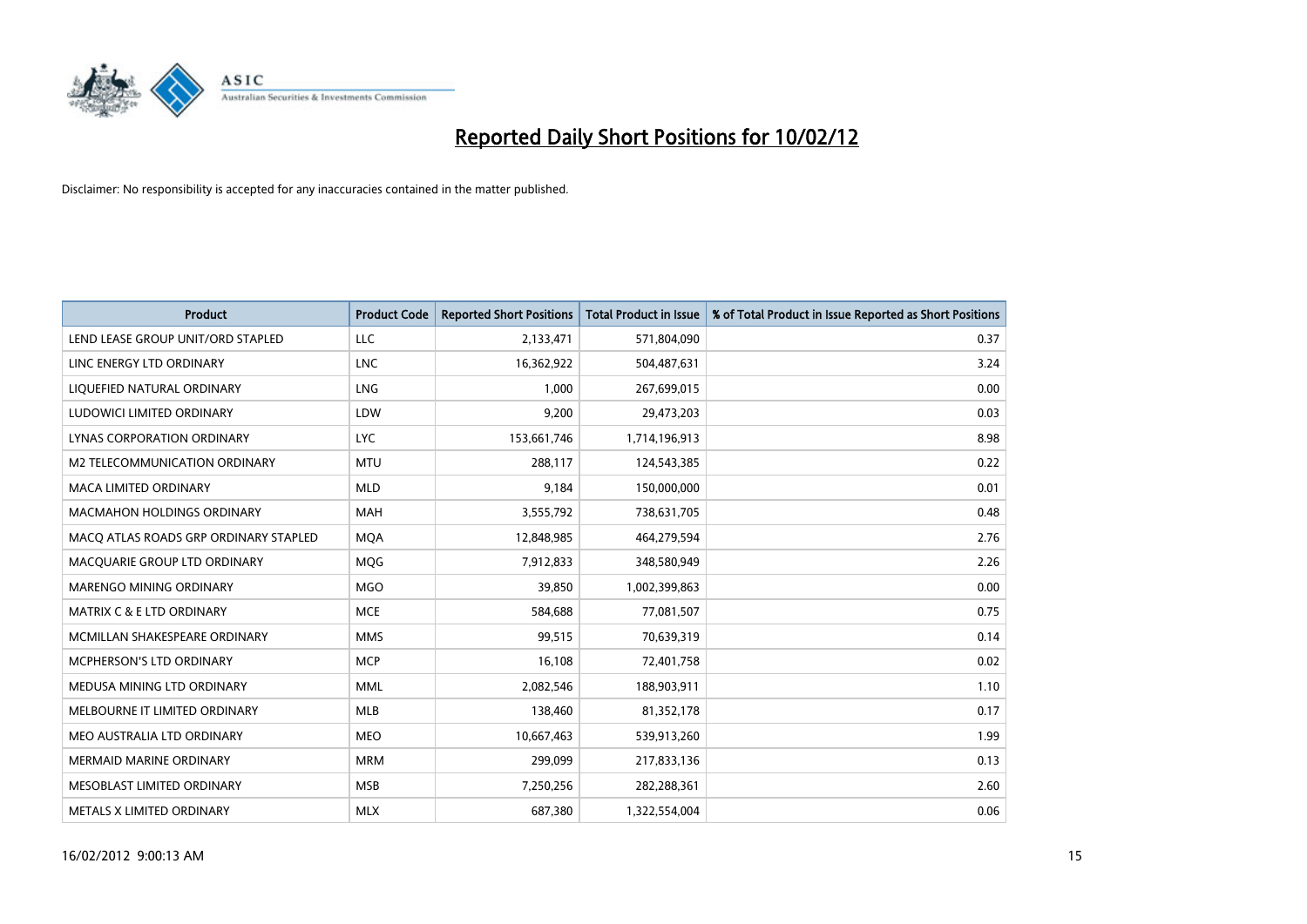

| <b>Product</b>                    | <b>Product Code</b> | <b>Reported Short Positions</b> | <b>Total Product in Issue</b> | % of Total Product in Issue Reported as Short Positions |
|-----------------------------------|---------------------|---------------------------------|-------------------------------|---------------------------------------------------------|
| METCASH LIMITED ORDINARY          | <b>MTS</b>          | 28,660,256                      | 771,345,864                   | 3.67                                                    |
| METGASCO LIMITED ORDINARY         | MEL                 | 333,298                         | 338,592,672                   | 0.10                                                    |
| METMINCO LIMITED ORDINARY         | <b>MNC</b>          | 2,231,140                       | 1,749,541,573                 | 0.12                                                    |
| MHM METALS LIMITED ORDINARY       | <b>MHM</b>          | 32,519                          | 104,034,996                   | 0.03                                                    |
| MICLYN EXP OFFSHR ORDINARY        | <b>MIO</b>          | 28,081                          | 278,515,705                   | 0.01                                                    |
| MINCOR RESOURCES NL ORDINARY      | <b>MCR</b>          | 1,109,754                       | 195,818,871                   | 0.56                                                    |
| MINERAL DEPOSITS ORDINARY         | <b>MDL</b>          | 137,933                         | 83,538,786                    | 0.17                                                    |
| MINERAL RESOURCES. ORDINARY       | <b>MIN</b>          | 718,396                         | 184,698,489                   | 0.38                                                    |
| MIRABELA NICKEL LTD ORDINARY      | <b>MBN</b>          | 10,257,991                      | 492,516,163                   | 2.11                                                    |
| MIRVAC GROUP STAPLED SECURITIES   | <b>MGR</b>          | 7,548,669                       | 3,416,996,915                 | 0.21                                                    |
| MOLOPO ENERGY LTD ORDINARY        | <b>MPO</b>          | 867,035                         | 245,579,810                   | 0.35                                                    |
| MOLY MINES LIMITED ORDINARY       | MOL                 | 78,137                          | 384,893,989                   | 0.02                                                    |
| MONADELPHOUS GROUP ORDINARY       | <b>MND</b>          | 1,443,910                       | 88,674,327                    | 1.63                                                    |
| MORTGAGE CHOICE LTD ORDINARY      | MOC                 | 2,275,404                       | 119,948,255                   | 1.90                                                    |
| <b>MOUNT GIBSON IRON ORDINARY</b> | <b>MGX</b>          | 6,284,644                       | 1,082,570,693                 | 0.58                                                    |
| MOUNT MAGNET SOUTH ORDINARY       | <b>MUM</b>          | 1,069,355                       | 353,009,160                   | 0.30                                                    |
| MSF SUGAR LIMITED ORDINARY        | <b>MSF</b>          | 13,274                          | 69,248,422                    | 0.02                                                    |
| MULTIPLEX SITES SITES             | <b>MXUPA</b>        | 22                              | 4,500,000                     | 0.00                                                    |
| MURCHISON METALS LTD ORDINARY     | <b>MMX</b>          | 5,923,382                       | 444,447,777                   | 1.32                                                    |
| MYER HOLDINGS LTD ORDINARY        | <b>MYR</b>          | 70,249,731                      | 583,384,551                   | 12.03                                                   |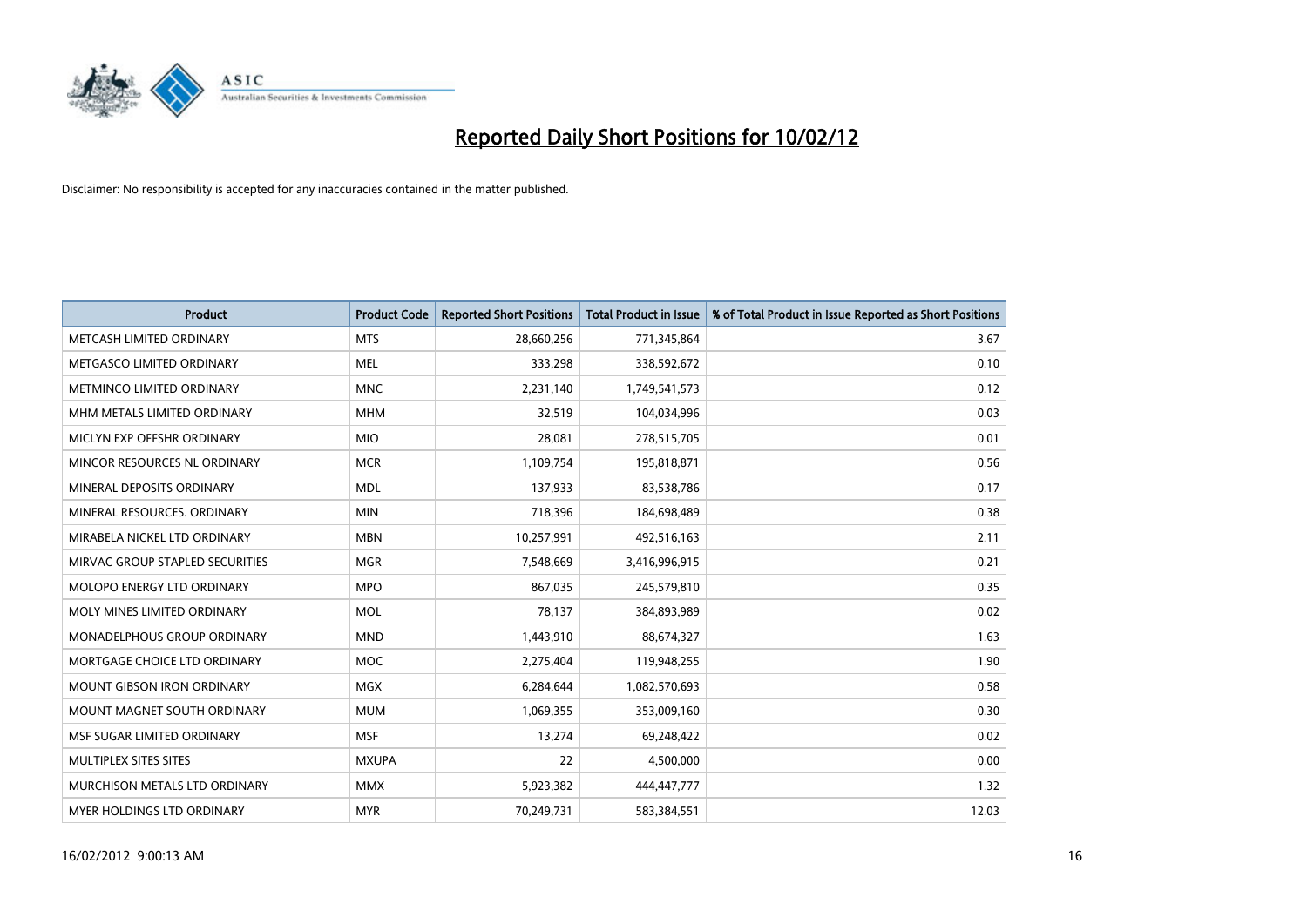

| <b>Product</b>                  | <b>Product Code</b> | <b>Reported Short Positions</b> | <b>Total Product in Issue</b> | % of Total Product in Issue Reported as Short Positions |
|---------------------------------|---------------------|---------------------------------|-------------------------------|---------------------------------------------------------|
| <b>MYSTATE LIMITED ORDINARY</b> | <b>MYS</b>          | 3,538                           | 86,963,862                    | 0.00                                                    |
| NATIONAL AUST. BANK ORDINARY    | <b>NAB</b>          | 11,899,590                      | 2,238,777,689                 | 0.50                                                    |
| NATURAL FUEL LIMITED ORDINARY   | NFL                 | $\mathbf{1}$                    | 1,121,912                     | 0.00                                                    |
| NAVIGATOR RESOURCES ORDINARY    | <b>NAV</b>          | 500                             | 2,222,216,576                 | 0.00                                                    |
| NAVITAS LIMITED ORDINARY        | <b>NVT</b>          | 5,819,217                       | 375,318,628                   | 1.52                                                    |
| NEPTUNE MARINE ORDINARY         | <b>NMS</b>          | 182,253                         | 1,748,545,632                 | 0.01                                                    |
| NEW HOPE CORPORATION ORDINARY   | NHC                 | 6,885                           | 830,411,534                   | 0.00                                                    |
| NEWCREST MINING ORDINARY        | <b>NCM</b>          | 1,890,810                       | 764,960,000                   | 0.20                                                    |
| NEWS CORP A NON-VOTING CDI      | <b>NWSLV</b>        | 1,760,699                       | 1,677,115,390                 | 0.10                                                    |
| NEWS CORP B VOTING CDI          | <b>NWS</b>          | 3,533,575                       | 798,520,953                   | 0.42                                                    |
| NEXBIS LIMITED ORDINARY         | <b>NBS</b>          | 63,733                          | 798,356,704                   | 0.01                                                    |
| NEXTDC LIMITED ORDINARY         | <b>NXT</b>          | 43,832                          | 123,533,558                   | 0.04                                                    |
| NEXUS ENERGY LIMITED ORDINARY   | <b>NXS</b>          | 5,414,789                       | 1,326,821,159                 | 0.40                                                    |
| NIB HOLDINGS LIMITED ORDINARY   | <b>NHF</b>          | 147,668                         | 466,502,955                   | 0.03                                                    |
| NIDO PETROLEUM ORDINARY         | <b>NDO</b>          | 105,293                         | 1,389,163,151                 | 0.01                                                    |
| NOBLE MINERAL RES ORDINARY      | <b>NMG</b>          | 990,913                         | 528,670,653                   | 0.19                                                    |
| NORTHERN IRON LTD ORDINARY      | <b>NFE</b>          | 761,634                         | 369,980,113                   | 0.20                                                    |
| NORTHERN STAR ORDINARY          | <b>NST</b>          | 7,088                           | 351,990,153                   | 0.00                                                    |
| NRW HOLDINGS LIMITED ORDINARY   | <b>NWH</b>          | 459,122                         | 278,888,011                   | 0.16                                                    |
| NUCOAL RESOURCES LTD ORDINARY   | <b>NCR</b>          | 17,884                          | 441,150,707                   | 0.00                                                    |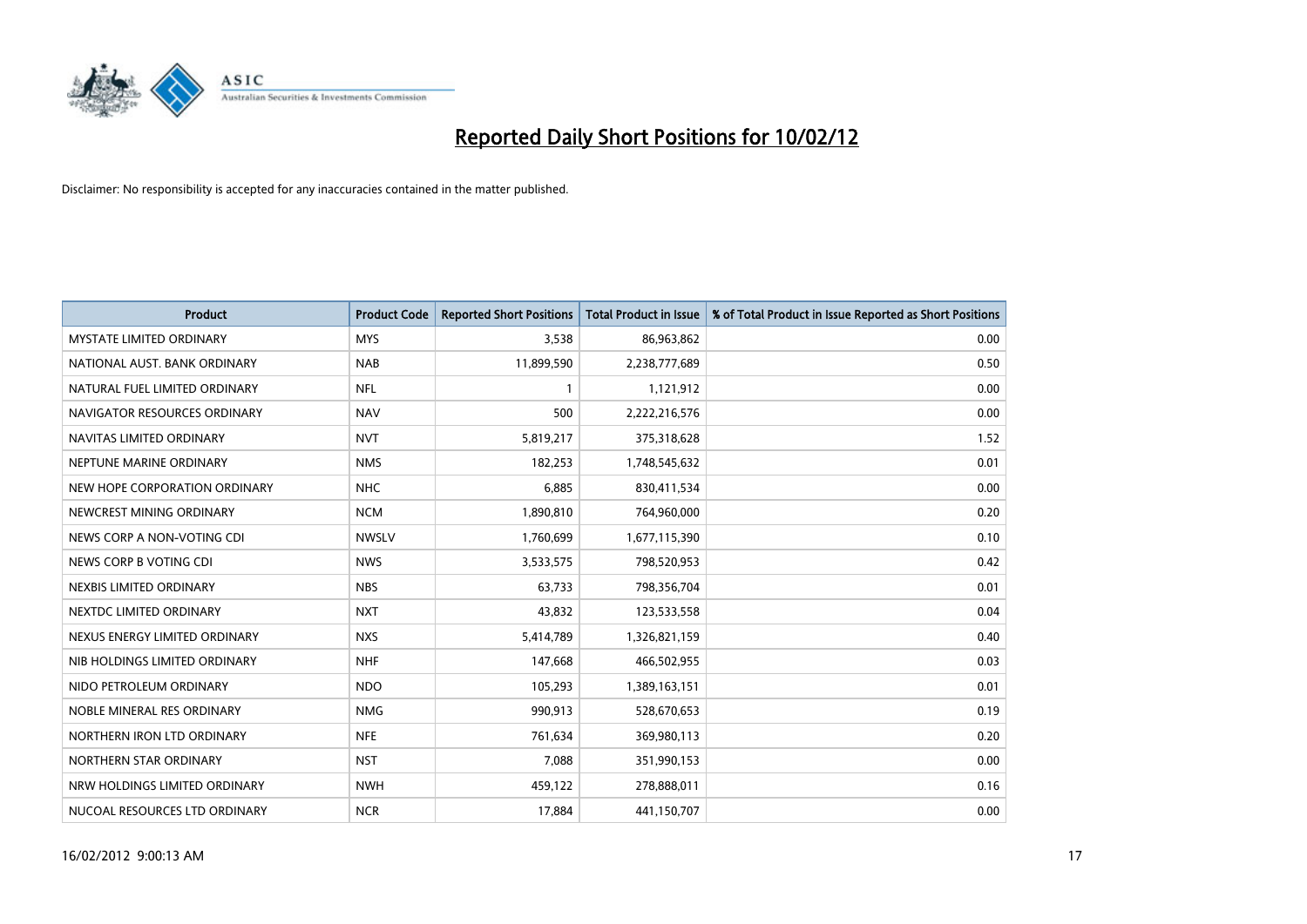

| <b>Product</b>                        | <b>Product Code</b> | <b>Reported Short Positions</b> | <b>Total Product in Issue</b> | % of Total Product in Issue Reported as Short Positions |
|---------------------------------------|---------------------|---------------------------------|-------------------------------|---------------------------------------------------------|
| NUFARM LIMITED ORDINARY               | <b>NUF</b>          | 4,136,227                       | 262,018,057                   | 1.59                                                    |
| OAKTON LIMITED ORDINARY               | <b>OKN</b>          | 772,029                         | 93,800,235                    | 0.82                                                    |
| OCEANAGOLD CORP. CHESS DEPOSITARY INT | <b>OGC</b>          | 976,364                         | 262,741,602                   | 0.37                                                    |
| OCEANIA CAPITAL LTD ORDINARY          | <b>OCP</b>          | 2,500                           | 25,677,757                    | 0.01                                                    |
| OIL SEARCH LTD ORDINARY               | OSH                 | 7,734,259                       | 1,325,155,171                 | 0.57                                                    |
| OM HOLDINGS LIMITED ORDINARY          | OMH                 | 5,303,746                       | 504,105,150                   | 1.06                                                    |
| <b>ONESTEEL LIMITED ORDINARY</b>      | OST                 | 80,553,044                      | 1,342,393,583                 | 5.97                                                    |
| ORICA LIMITED ORDINARY                | ORI                 | 3,922,152                       | 365,007,037                   | 1.08                                                    |
| ORIGIN ENERGY ORDINARY                | <b>ORG</b>          | 3,408,031                       | 1,086,170,422                 | 0.30                                                    |
| OROCOBRE LIMITED ORDINARY             | <b>ORE</b>          | 74,774                          | 103,195,029                   | 0.08                                                    |
| OROTONGROUP LIMITED ORDINARY          | ORL                 | 80,001                          | 40,880,902                    | 0.20                                                    |
| OTTO ENERGY LIMITED ORDINARY          | <b>OEL</b>          | 109,204                         | 1,138,290,071                 | 0.01                                                    |
| OZ MINERALS ORDINARY                  | OZL                 | 8,348,710                       | 314,821,850                   | 2.63                                                    |
| <b>PACIFIC BRANDS ORDINARY</b>        | <b>PBG</b>          | 6,859,859                       | 912,915,695                   | 0.77                                                    |
| PALADIN ENERGY LTD ORDINARY           | <b>PDN</b>          | 22,854,736                      | 835,486,044                   | 2.74                                                    |
| PANAUST LIMITED ORDINARY              | <b>PNA</b>          | 11,855,987                      | 596,599,292                   | 1.98                                                    |
| PANORAMIC RESOURCES ORDINARY          | PAN                 | 763,526                         | 207,050,710                   | 0.37                                                    |
| PAPERLINX LIMITED ORDINARY            | <b>PPX</b>          | 11,284,734                      | 609,280,761                   | 1.85                                                    |
| PAPILLON RES LTD ORDINARY             | PIR                 | 166,363                         | 215,770,032                   | 0.07                                                    |
| PATTIES FOODS LTD ORDINARY            | PFL                 |                                 | 138,989,223                   | 0.00                                                    |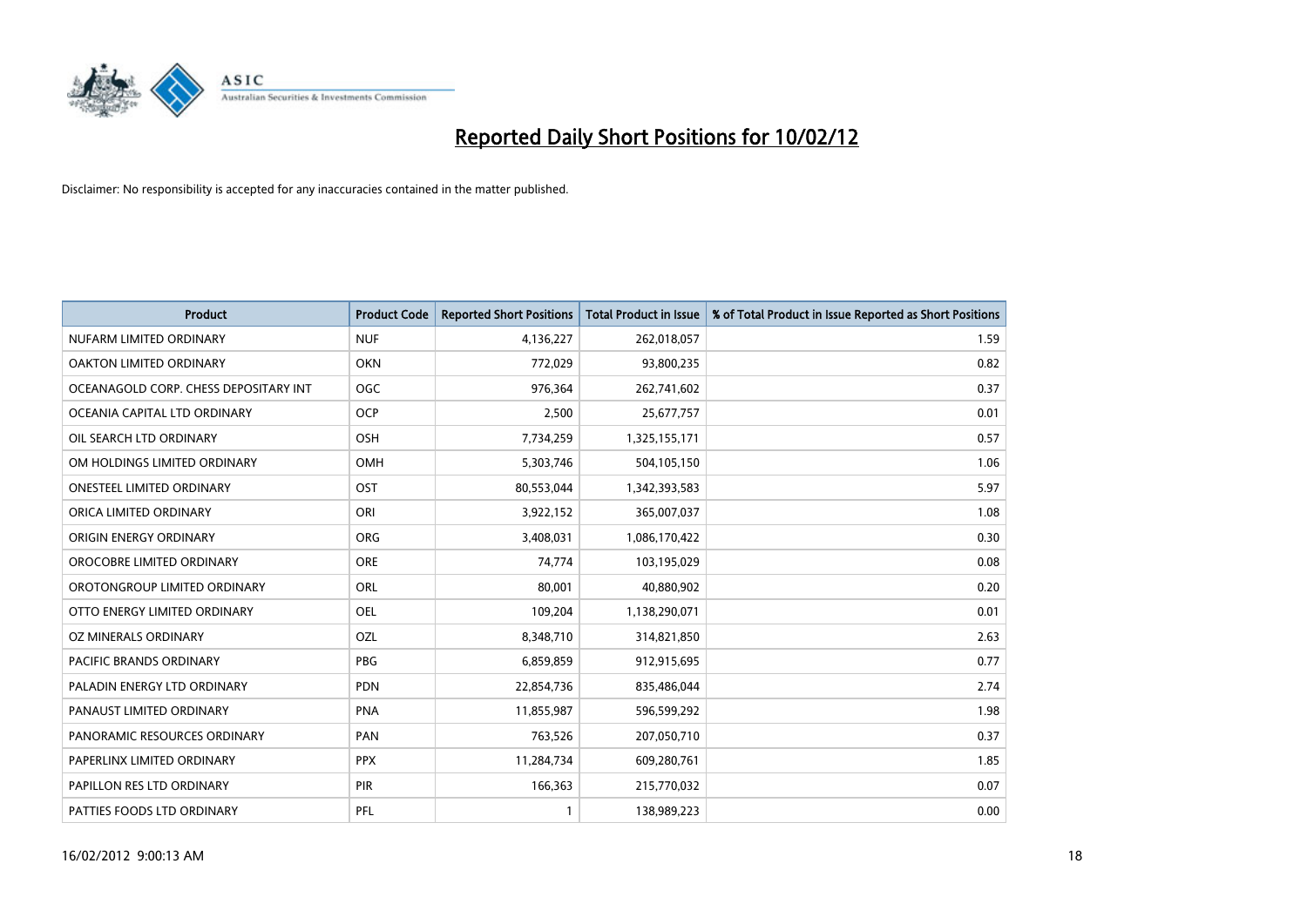

| <b>Product</b>                | <b>Product Code</b> | <b>Reported Short Positions</b> | <b>Total Product in Issue</b> | % of Total Product in Issue Reported as Short Positions |
|-------------------------------|---------------------|---------------------------------|-------------------------------|---------------------------------------------------------|
| PEET LIMITED ORDINARY         | <b>PPC</b>          | 12,895                          | 320,170,604                   | 0.00                                                    |
| PENINSULA ENERGY LTD ORDINARY | <b>PEN</b>          | 5,902,974                       | 2,136,325,262                 | 0.28                                                    |
| PERILYA LIMITED ORDINARY      | <b>PEM</b>          | 106,767                         | 769,316,426                   | 0.01                                                    |
| PERPETUAL LIMITED ORDINARY    | PPT                 | 2,401,928                       | 41,980,678                    | 5.69                                                    |
| PERSEUS MINING LTD ORDINARY   | PRU                 | 3,331,190                       | 457,502,088                   | 0.73                                                    |
| PETSEC ENERGY ORDINARY        | <b>PSA</b>          | 223,332                         | 235,283,622                   | 0.09                                                    |
| PHARMAXIS LTD ORDINARY        | <b>PXS</b>          | 713,433                         | 305,890,989                   | 0.23                                                    |
| PHOTON GROUP LTD ORDINARY     | PGA                 | 250,510                         | 1,540,886,866                 | 0.02                                                    |
| PLATINUM ASSET ORDINARY       | <b>PTM</b>          | 8,006,005                       | 561,347,878                   | 1.40                                                    |
| PLATINUM AUSTRALIA ORDINARY   | <b>PLA</b>          | 1,440,564                       | 498,718,043                   | 0.29                                                    |
| PLATINUM CAPITAL LTD ORDINARY | <b>PMC</b>          |                                 | 165,756,878                   | 0.00                                                    |
| PMI GOLD CORP CDI 1:1         | <b>PVM</b>          | 19,100                          | 56,771,872                    | 0.03                                                    |
| PMP LIMITED ORDINARY          | <b>PMP</b>          | 29,265                          | 326,543,596                   | 0.01                                                    |
| PORT BOUVARD LIMITED ORDINARY | PBD                 | 6,754                           | 593,868,295                   | 0.00                                                    |
| PREMIER INVESTMENTS ORDINARY  | <b>PMV</b>          | 584,000                         | 155,062,831                   | 0.36                                                    |
| PRIMA BIOMED LTD ORDINARY     | <b>PRR</b>          | 4,593,967                       | 1,064,563,388                 | 0.43                                                    |
| PRIMARY HEALTH CARE ORDINARY  | <b>PRY</b>          | 9,101,119                       | 500,336,679                   | 1.80                                                    |
| PRIME MEDIA GRP LTD ORDINARY  | <b>PRT</b>          | $\overline{2}$                  | 366,330,303                   | 0.00                                                    |
| PRIMEAG AUSTRALIA ORDINARY    | PAG                 | 48,974                          | 266,394,444                   | 0.02                                                    |
| PROGEN PHARMACEUTIC ORDINARY  | PGL                 | 151,596                         | 24,709,097                    | 0.61                                                    |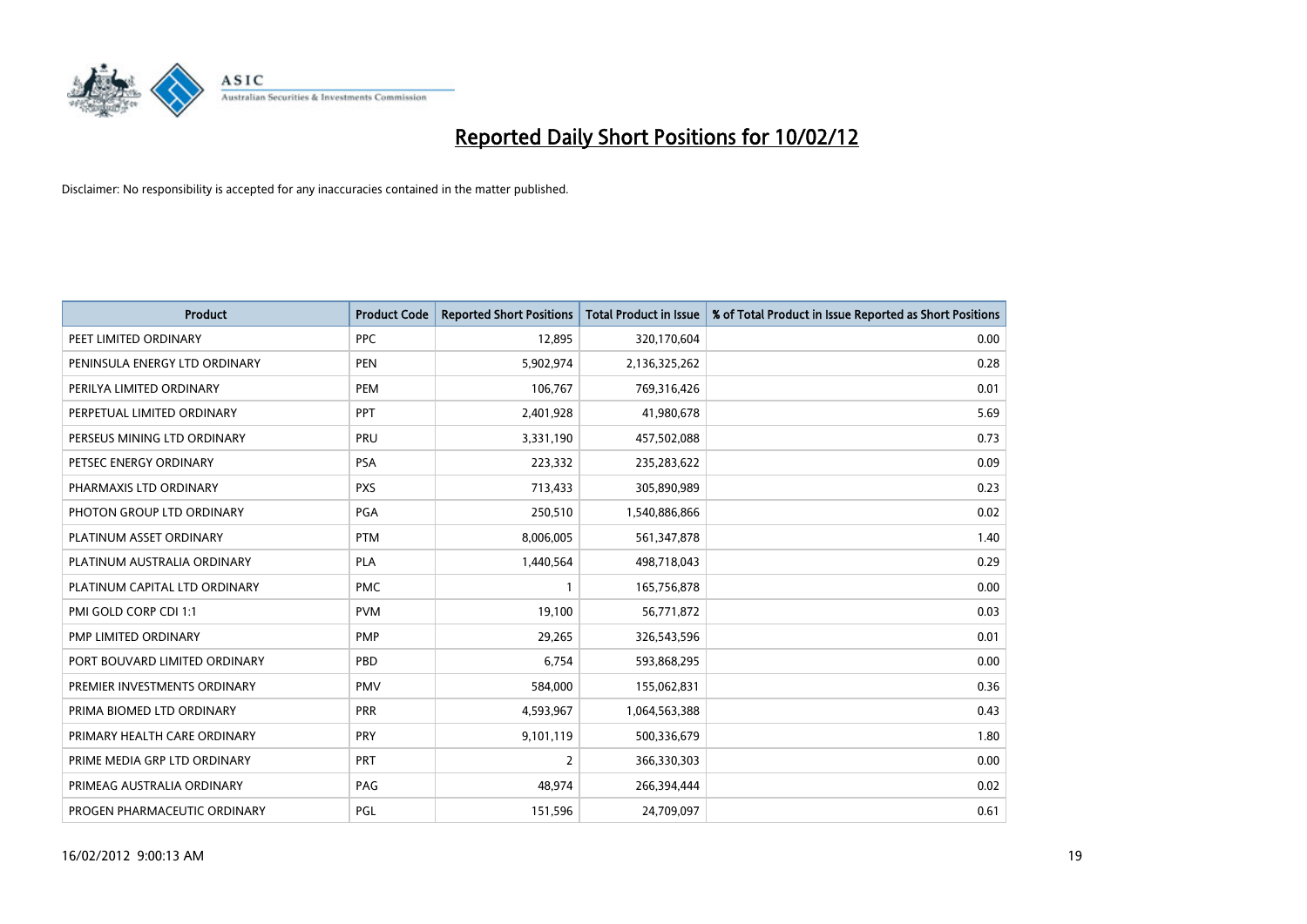

| <b>Product</b>                      | <b>Product Code</b> | <b>Reported Short Positions</b> | <b>Total Product in Issue</b> | % of Total Product in Issue Reported as Short Positions |
|-------------------------------------|---------------------|---------------------------------|-------------------------------|---------------------------------------------------------|
| PROGRAMMED ORDINARY                 | <b>PRG</b>          | 533,083                         | 118,173,778                   | 0.43                                                    |
| <b>PSIVIDA CORP CDI 1:1</b>         | <b>PVA</b>          | 6,878                           | 8,961,741                     | 0.08                                                    |
| <b>QANTAS AIRWAYS ORDINARY</b>      | QAN                 | 32,287,682                      | 2,265,123,620                 | 1.41                                                    |
| OBE INSURANCE GROUP ORDINARY        | <b>OBE</b>          | 16,054,716                      | 1,115,545,692                 | 1.39                                                    |
| OR NATIONAL LIMITED ORDINARY        | <b>ORN</b>          | 15,863,000                      | 2,440,000,000                 | 0.64                                                    |
| ORXPHARMA LTD ORDINARY              | <b>QRX</b>          | 610,916                         | 144,431,648                   | 0.42                                                    |
| <b>QUBE LOGISTICS HLDG ORDINARY</b> | QUB                 | 4,055,190                       | 889,404,644                   | 0.45                                                    |
| RAMELIUS RESOURCES ORDINARY         | <b>RMS</b>          | 292,246                         | 335,775,519                   | 0.08                                                    |
| RAMSAY HEALTH CARE ORDINARY         | <b>RHC</b>          | 1,498,848                       | 202,081,252                   | 0.73                                                    |
| <b>RCR TOMLINSON ORDINARY</b>       | <b>RCR</b>          | 62,665                          | 133,525,516                   | 0.05                                                    |
| <b>REA GROUP ORDINARY</b>           | <b>REA</b>          | 387,285                         | 131,714,699                   | 0.28                                                    |
| RECKON LIMITED ORDINARY             | <b>RKN</b>          | 805,121                         | 132,839,672                   | 0.61                                                    |
| RED 5 LIMITED ORDINARY              | <b>RED</b>          | 42,515                          | 128,412,536                   | 0.03                                                    |
| <b>RED FORK ENERGY ORDINARY</b>     | <b>RFE</b>          | 76,596                          | 310,229,853                   | 0.02                                                    |
| REDBANK ENERGY LTD ORDINARY         | <b>AEJ</b>          | 19                              | 786,287                       | 0.00                                                    |
| <b>REED RESOURCES LTD ORDINARY</b>  | <b>RDR</b>          | 268,204                         | 264,742,501                   | 0.10                                                    |
| REGIS RESOURCES ORDINARY            | <b>RRL</b>          | 967,498                         | 439,105,092                   | 0.20                                                    |
| RESMED INC CDI 10:1                 | <b>RMD</b>          | 6,937,262                       | 1,556,242,300                 | 0.45                                                    |
| <b>RESOLUTE MINING ORDINARY</b>     | <b>RSG</b>          | 2,109,248                       | 655,620,461                   | 0.31                                                    |
| RESOURCE AND INVEST. ORDINARY       | <b>RNI</b>          | 250,000                         | 124,984,308                   | 0.20                                                    |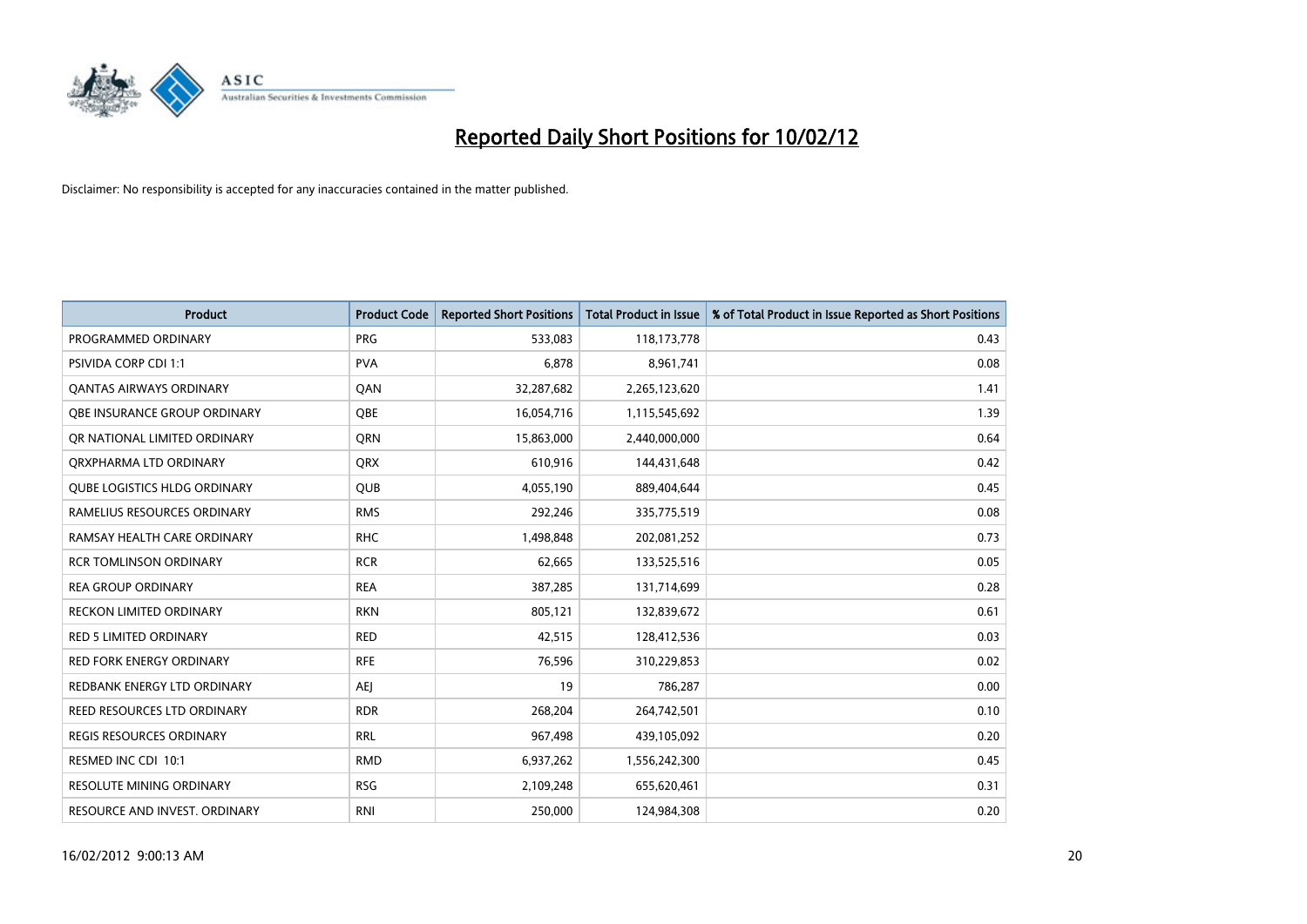

| <b>Product</b>                      | <b>Product Code</b> | <b>Reported Short Positions</b> | <b>Total Product in Issue</b> | % of Total Product in Issue Reported as Short Positions |
|-------------------------------------|---------------------|---------------------------------|-------------------------------|---------------------------------------------------------|
| <b>RESOURCE GENERATION ORDINARY</b> | <b>RES</b>          | 157,911                         | 262,895,652                   | 0.06                                                    |
| REVERSE CORP LIMITED ORDINARY       | <b>REF</b>          | 26,041                          | 92,382,175                    | 0.03                                                    |
| REX MINERALS LIMITED ORDINARY       | <b>RXM</b>          | 887,889                         | 153,635,519                   | 0.57                                                    |
| RHG LIMITED ORDINARY                | <b>RHG</b>          | 31,776                          | 308,483,177                   | 0.01                                                    |
| <b>RIALTO ENERGY ORDINARY</b>       | <b>RIA</b>          | 20,428,161                      | 431,256,264                   | 4.74                                                    |
| RIO TINTO LIMITED ORDINARY          | <b>RIO</b>          | 24,950,064                      | 435,758,720                   | 5.70                                                    |
| RIVERCITY MOTORWAY STAPLED          | <b>RCY</b>          | 132,000                         | 957,010,115                   | 0.01                                                    |
| ROC OIL COMPANY ORDINARY            | <b>ROC</b>          | 1,646,684                       | 682,506,352                   | 0.24                                                    |
| ROYAL WOLF HOLDINGS ORDINARY        | <b>RWH</b>          | 60,000                          | 100,387,052                   | 0.06                                                    |
| SAI GLOBAL LIMITED ORDINARY         | SAI                 | 1,745,900                       | 202,302,389                   | 0.86                                                    |
| SALMAT LIMITED ORDINARY             | <b>SLM</b>          | 468,104                         | 159,802,174                   | 0.29                                                    |
| SAMSON OIL & GAS LTD ORDINARY       | SSN                 | 1,854,836                       | 1,751,330,020                 | 0.10                                                    |
| SANDFIRE RESOURCES ORDINARY         | <b>SFR</b>          | 1,102,178                       | 151,012,635                   | 0.72                                                    |
| SANTOS LTD ORDINARY                 | <b>STO</b>          | 13,889,192                      | 942,223,595                   | 1.47                                                    |
| SARACEN MINERAL ORDINARY            | SAR                 | 511,947                         | 593,993,240                   | 0.09                                                    |
| SEDGMAN LIMITED ORDINARY            | SDM                 | 227,413                         | 212,215,619                   | 0.10                                                    |
| SEEK LIMITED ORDINARY               | <b>SEK</b>          | 19,370,962                      | 337,101,307                   | 5.73                                                    |
| SELECT HARVESTS ORDINARY            | SHV                 | 23,167                          | 56,392,664                    | 0.04                                                    |
| SENETAS CORPORATION ORDINARY        | <b>SEN</b>          | 756,999                         | 463,105,195                   | 0.16                                                    |
| SENEX ENERGY LIMITED ORDINARY       | SXY                 | 432,438                         | 923,397,416                   | 0.05                                                    |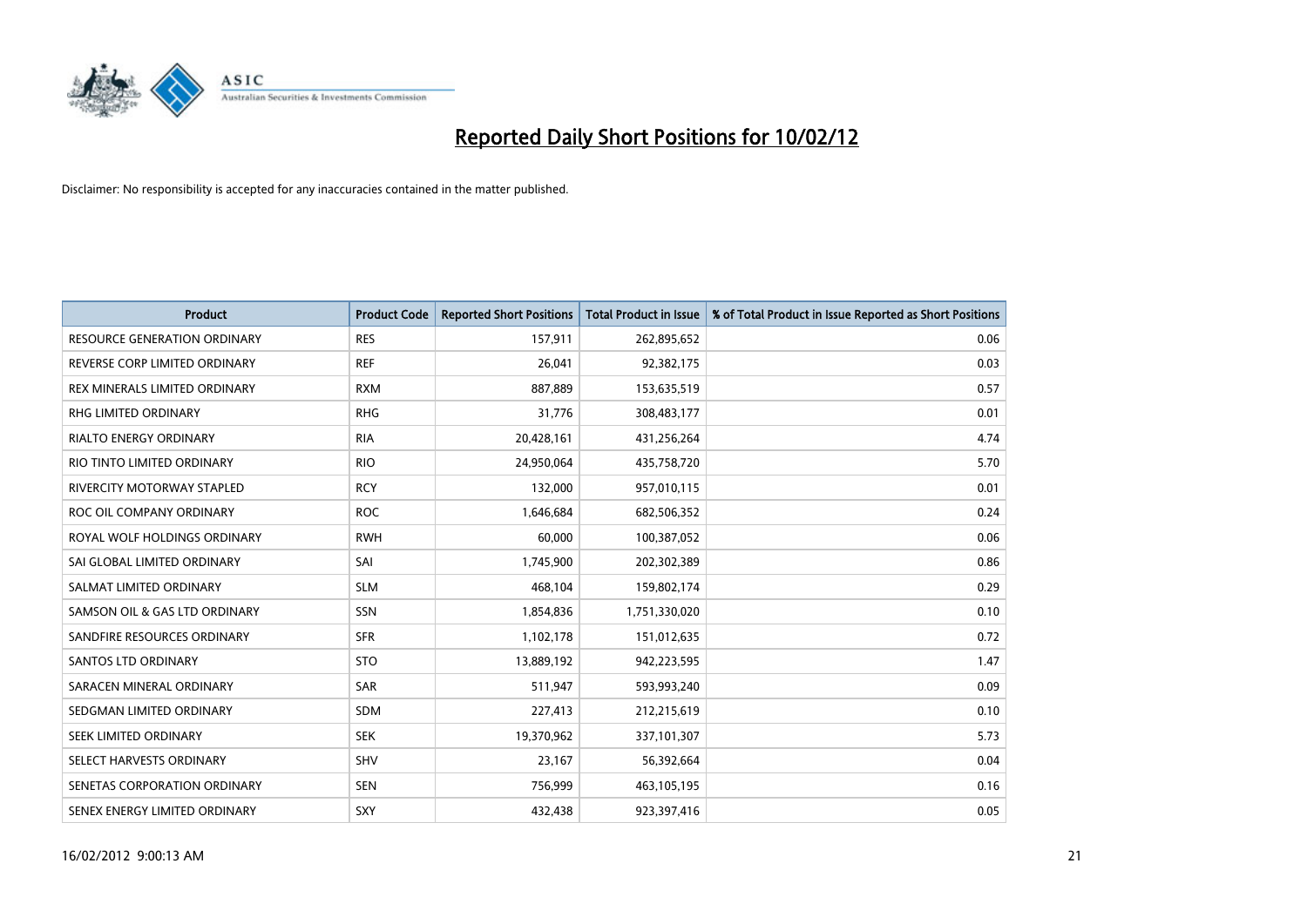

| <b>Product</b>                           | <b>Product Code</b> | <b>Reported Short Positions</b> | <b>Total Product in Issue</b> | % of Total Product in Issue Reported as Short Positions |
|------------------------------------------|---------------------|---------------------------------|-------------------------------|---------------------------------------------------------|
| SERVCORP LIMITED ORDINARY                | SRV                 | 26,183                          | 98,440,807                    | 0.03                                                    |
| SERVICE STREAM ORDINARY                  | <b>SSM</b>          | 344,663                         | 283,418,867                   | 0.12                                                    |
| SEVEN GROUP HOLDINGS ORDINARY            | <b>SVW</b>          | 433,146                         | 306,410,281                   | 0.14                                                    |
| SEVEN WEST MEDIA LTD ORDINARY            | <b>SWM</b>          | 4,432,161                       | 645,719,542                   | 0.68                                                    |
| SIGMA PHARMACEUTICAL ORDINARY            | <b>SIP</b>          | 13,368,237                      | 1,178,626,572                 | 1.13                                                    |
| SILEX SYSTEMS ORDINARY                   | <b>SLX</b>          | 582,673                         | 170,133,997                   | 0.34                                                    |
| SILVER LAKE RESOURCE ORDINARY            | <b>SLR</b>          | 347,095                         | 220,264,064                   | 0.16                                                    |
| SIMS METAL MGMT LTD ORDINARY             | SGM                 | 5,070,083                       | 205,851,182                   | 2.46                                                    |
| SINGAPORE TELECOMM. CHESS DEPOSITARY INT | SGT                 | 5,357,141                       | 183,608,625                   | 2.92                                                    |
| SIRIUS RESOURCES NL ORDINARY             | <b>SIR</b>          | 82,500                          | 150,934,586                   | 0.05                                                    |
| SIRTEX MEDICAL ORDINARY                  | <b>SRX</b>          | 50                              | 55,768,136                    | 0.00                                                    |
| SKILLED GROUP LTD ORDINARY               | <b>SKE</b>          | 40,288                          | 233,487,276                   | 0.01                                                    |
| SMS MANAGEMENT, ORDINARY                 | <b>SMX</b>          | 453,328                         | 68,290,180                    | 0.66                                                    |
| SONIC HEALTHCARE ORDINARY                | <b>SHL</b>          | 6,987,177                       | 389,969,875                   | 1.79                                                    |
| SOUL PATTINSON (W.H) ORDINARY            | SOL                 | 1,406                           | 239,395,320                   | 0.00                                                    |
| SOUTH BOULDER MINES ORDINARY             | <b>STB</b>          | 32,213                          | 114,254,184                   | 0.02                                                    |
| SP AUSNET STAPLED SECURITIES             | <b>SPN</b>          | 962,335                         | 2,896,219,682                 | 0.03                                                    |
| SPARK INFRASTRUCTURE STAPLED NOTE & UNIT | SKI                 | 17,939,521                      | 1,326,734,264                 | 1.34                                                    |
| SPDR 200 FUND ETF UNITS                  | <b>STW</b>          | 8                               | 51,538,531                    | 0.00                                                    |
| SPECIALTY FASHION ORDINARY               | <b>SFH</b>          | 2,489,074                       | 192,086,121                   | 1.30                                                    |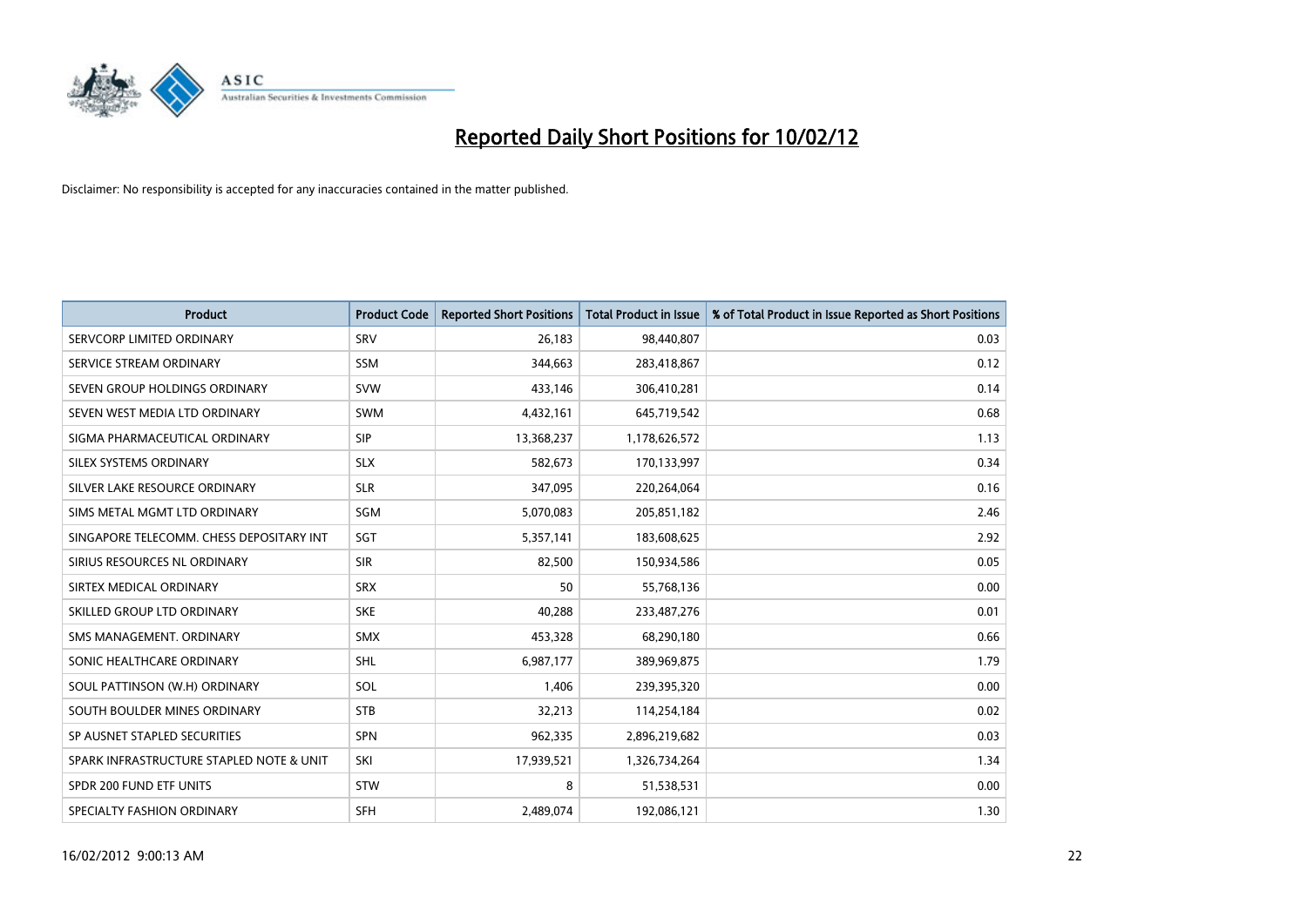

| <b>Product</b>                       | <b>Product Code</b> | <b>Reported Short Positions</b> | <b>Total Product in Issue</b> | % of Total Product in Issue Reported as Short Positions |
|--------------------------------------|---------------------|---------------------------------|-------------------------------|---------------------------------------------------------|
| SPOTLESS GROUP LTD ORDINARY          | <b>SPT</b>          | 867,066                         | 265,454,407                   | 0.32                                                    |
| ST BARBARA LIMITED ORDINARY          | <b>SBM</b>          | 4,031,553                       | 325,615,389                   | 1.24                                                    |
| STANMORE COAL LTD ORDINARY           | <b>SMR</b>          | 391,941                         | 159,973,418                   | 0.24                                                    |
| STARPHARMA HOLDINGS ORDINARY         | <b>SPL</b>          | 1,826,636                       | 280,732,451                   | 0.64                                                    |
| STH AMERICAN COR LTD ORDINARY        | SAY                 | 9,200                           | 257,785,604                   | 0.00                                                    |
| STHN CROSS MEDIA ORDINARY            | SXL                 | 2,679,148                       | 705,766,444                   | 0.40                                                    |
| STOCKLAND UNITS/ORD STAPLED          | <b>SGP</b>          | 25,513,430                      | 2,316,449,153                 | 1.07                                                    |
| STRAITS RES LTD. ORDINARY            | <b>SRQ</b>          | 476,294                         | 324,796,141                   | 0.15                                                    |
| STW COMMUNICATIONS ORDINARY          | SGN                 | 261,343                         | 362,798,351                   | 0.06                                                    |
| SUMATRA COPPER&GOLD CDI 1:1          | <b>SUM</b>          | 40,500                          | 190,621,681                   | 0.02                                                    |
| SUNCORP GROUP LTD ORDINARY           | <b>SUN</b>          | 11,102,574                      | 1,286,600,980                 | 0.84                                                    |
| SUNDANCE ENERGY ORDINARY             | <b>SEA</b>          | 129,922                         | 277,098,474                   | 0.05                                                    |
| SUNDANCE RESOURCES ORDINARY          | SDL                 | 8,407,236                       | 2,932,832,505                 | 0.27                                                    |
| SUNLAND GROUP LTD ORDINARY           | <b>SDG</b>          | 26,203                          | 201,578,526                   | 0.01                                                    |
| SUPER RET REP LTD ORDINARY           | <b>SUL</b>          | 2,979,043                       | 194,754,593                   | 1.51                                                    |
| SWICK MINING ORDINARY                | <b>SWK</b>          | 1,548                           | 237,024,970                   | 0.00                                                    |
| SYD AIRPORT STAPLED US PROHIBIT.     | <b>SYD</b>          | 4,756,104                       | 1,861,210,782                 | 0.24                                                    |
| SYMEX HOLDINGS ORDINARY              | <b>SYM</b>          | 6,633                           | 191,593,493                   | 0.00                                                    |
| <b>TABCORP HOLDINGS LTD ORDINARY</b> | <b>TAH</b>          | 6,418,604                       | 712,805,880                   | 0.90                                                    |
| <b>TALENT2 INTERNATION ORDINARY</b>  | <b>TWO</b>          | 5,708                           | 147,403,701                   | 0.00                                                    |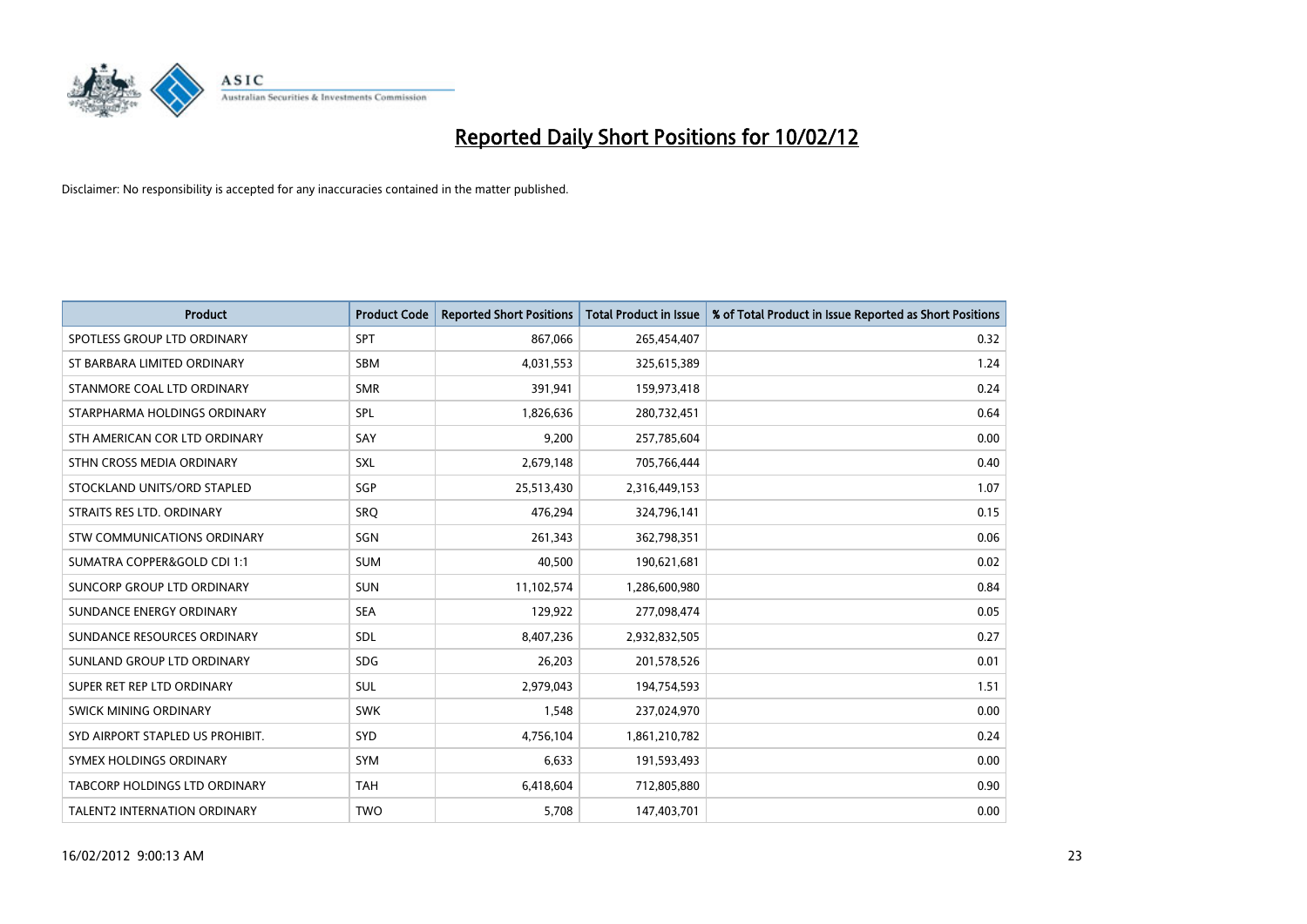

| <b>Product</b>                       | <b>Product Code</b> | <b>Reported Short Positions</b> | <b>Total Product in Issue</b> | % of Total Product in Issue Reported as Short Positions |
|--------------------------------------|---------------------|---------------------------------|-------------------------------|---------------------------------------------------------|
| <b>TANAMI GOLD NL ORDINARY</b>       | <b>TAM</b>          | 83,162                          | 260,997,677                   | 0.03                                                    |
| TANGIERS PETROLEUM ORDINARY          | <b>TPT</b>          | 82,746                          | 93,345,761                    | 0.09                                                    |
| TAP OIL LIMITED ORDINARY             | <b>TAP</b>          | 3,054,372                       | 240,995,311                   | 1.25                                                    |
| TASSAL GROUP LIMITED ORDINARY        | <b>TGR</b>          | 56,047                          | 146,304,404                   | 0.03                                                    |
| <b>TATTS GROUP LTD ORDINARY</b>      | <b>TTS</b>          | 7,543,520                       | 1,340,758,701                 | 0.57                                                    |
| <b>TECHNOLOGY ONE ORDINARY</b>       | <b>TNE</b>          | 89,969                          | 304,910,455                   | 0.03                                                    |
| TELECOM CORPORATION ORDINARY         | <b>TEL</b>          | 6,009,383                       | 1,925,417,729                 | 0.30                                                    |
| TELSTRA CORPORATION. ORDINARY        | <b>TLS</b>          | 77,632,895                      | 12,443,074,357                | 0.60                                                    |
| TEN NETWORK HOLDINGS ORDINARY        | <b>TEN</b>          | 51,530,935                      | 1,045,236,720                 | 4.94                                                    |
| TERANGA GOLD CORP CDI 1:1            | <b>TGZ</b>          | 126,660                         | 156,036,331                   | 0.07                                                    |
| TFS CORPORATION LTD ORDINARY         | <b>TFC</b>          | 84,096                          | 279,621,829                   | 0.03                                                    |
| THAKRAL HOLDINGS GRP ORDINARY/UNIT   | <b>THG</b>          | $\overline{2}$                  | 585,365,014                   | 0.00                                                    |
| THE REJECT SHOP ORDINARY             | <b>TRS</b>          | 1,701,956                       | 26,071,170                    | 6.51                                                    |
| THOR MINING PLC CHESS DEPOSITARY 1:1 | <b>THR</b>          | 2,307                           | 222,489,120                   | 0.00                                                    |
| THORN GROUP LIMITED ORDINARY         | <b>TGA</b>          | 62,842                          | 146,374,703                   | 0.03                                                    |
| TIGER RESOURCES ORDINARY             | <b>TGS</b>          | 1,163,908                       | 671,610,549                   | 0.17                                                    |
| TISHMAN SPEYER UNITS                 | <b>TSO</b>          | 41,524                          | 338,440,904                   | 0.01                                                    |
| TNG LIMITED ORDINARY                 | <b>TNG</b>          | 4,321                           | 344,611,705                   | 0.00                                                    |
| TOLL HOLDINGS LTD ORDINARY           | <b>TOL</b>          | 23,886,888                      | 717,133,875                   | 3.29                                                    |
| TORO ENERGY LIMITED ORDINARY         | <b>TOE</b>          | 35,404                          | 975,436,676                   | 0.00                                                    |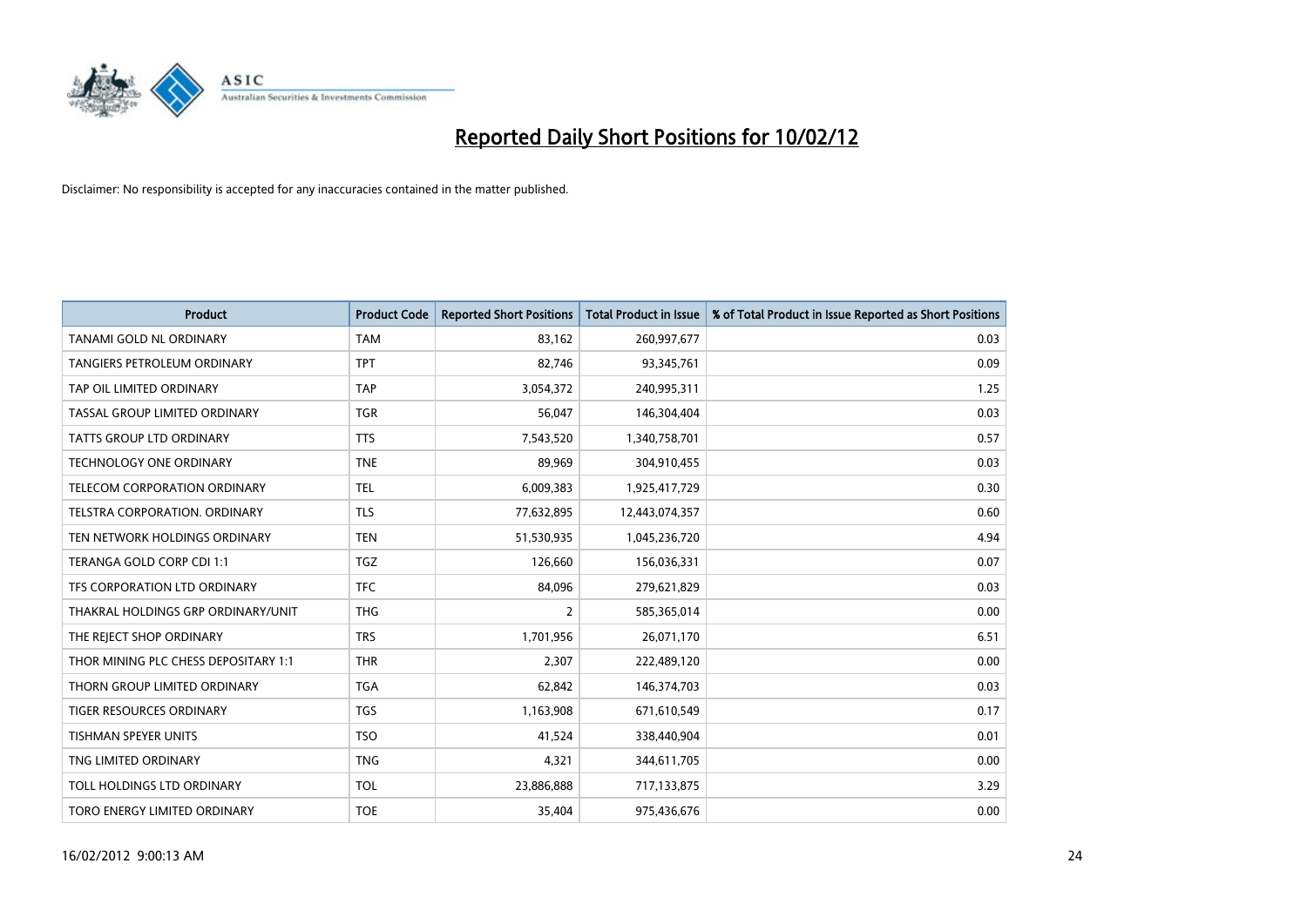

| <b>Product</b>                       | <b>Product Code</b> | <b>Reported Short Positions</b> | <b>Total Product in Issue</b> | % of Total Product in Issue Reported as Short Positions |
|--------------------------------------|---------------------|---------------------------------|-------------------------------|---------------------------------------------------------|
| <b>TOWER LIMITED ORDINARY</b>        | <b>TWR</b>          | 689,519                         | 266,371,322                   | 0.26                                                    |
| TOX FREE SOLUTIONS ORDINARY          | <b>TOX</b>          | 14,801                          | 111,130,608                   | 0.01                                                    |
| TPG TELECOM LIMITED ORDINARY         | <b>TPM</b>          | 2,314,192                       | 793,808,141                   | 0.28                                                    |
| TRADE ME GROUP ORDINARY              | <b>TME</b>          | 66,855                          | 395,745,510                   | 0.02                                                    |
| <b>TRANSFIELD SERVICES ORDINARY</b>  | <b>TSE</b>          | 2,899,063                       | 544,587,035                   | 0.53                                                    |
| TRANSPACIFIC INDUST, ORDINARY        | <b>TPI</b>          | 4,621,621                       | 1,578,209,025                 | 0.29                                                    |
| TRANSURBAN GROUP TRIPLE STAPLED SEC. | <b>TCL</b>          | 5,614,443                       | 1,451,447,154                 | 0.38                                                    |
| TREASURY WINE ESTATE ORDINARY        | <b>TWE</b>          | 19,243,463                      | 647,227,144                   | 2.96                                                    |
| TRINITY GROUP STAPLED SECURITIES     | <b>TCO</b>          | 3,419                           | 193,235,631                   | 0.00                                                    |
| TROY RESOURCES LTD ORDINARY          | <b>TRY</b>          | 49,895                          | 88,879,149                    | 0.05                                                    |
| UGL LIMITED ORDINARY                 | UGL                 | 4,316,575                       | 166,315,038                   | 2.57                                                    |
| UNILIFE CORPORATION CDI 6:1          | <b>UNS</b>          | 24,981                          | 266,923,818                   | 0.00                                                    |
| UXC LIMITED ORDINARY                 | <b>UXC</b>          | 2,926                           | 304,629,742                   | 0.00                                                    |
| <b>VDM GROUP LIMITED ORDINARY</b>    | <b>VMG</b>          | 11,116                          | 933,552,767                   | 0.00                                                    |
| <b>VENTNOR RES LTD ORDINARY</b>      | <b>VRX</b>          | 6,706                           | 45,388,082                    | 0.01                                                    |
| <b>VENTURE MINERALS ORDINARY</b>     | <b>VMS</b>          | 284,422                         | 231,168,592                   | 0.12                                                    |
| VIEW RESOURCES LTD ORDINARY          | <b>VRE</b>          | 1,760                           | 881,953,670                   | 0.00                                                    |
| VIRGIN AUS HLDG LTD ORDINARY         | <b>VAH</b>          | 18,222,131                      | 2,210,197,600                 | 0.82                                                    |
| <b>VITA GROUP LTD ORDINARY</b>       | <b>VTG</b>          | 75,190                          | 142,499,800                   | 0.05                                                    |
| VITERRA INC CDI 1:1                  | <b>VTA</b>          | 3,828                           | 68,629,939                    | 0.01                                                    |